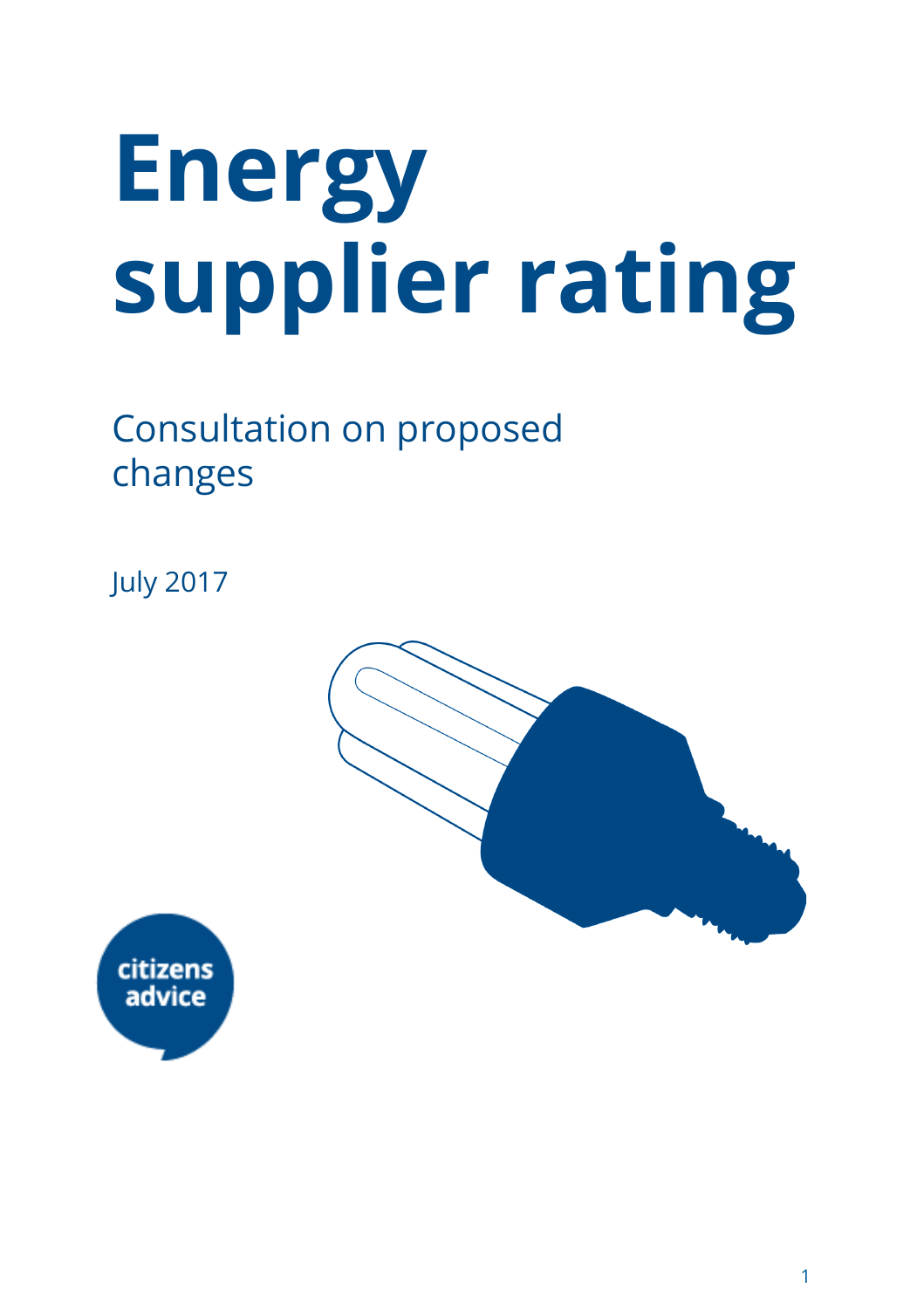# **Contents**

| <b>Summary</b>                              | 3  |
|---------------------------------------------|----|
| <b>Background</b>                           | 3  |
| <b>Current design</b>                       | 4  |
| <b>Purpose of the review</b>                | 7  |
| <b>Market coverage</b>                      |    |
| <b>Voluntary inclusion</b>                  | 9  |
| <b>Metrics</b>                              | 10 |
| <b>Principles for designing new metrics</b> | 11 |
| <b>Billing</b>                              | 12 |
| <b>Customer service</b>                     | 20 |
| <b>Complaints</b>                           | 23 |
| <b>Switching</b>                            | 24 |
| <b>Other proposals</b>                      | 25 |
| <b>Non-compliance</b>                       | 25 |
| <b>White labels</b>                         | 25 |
| <b>New categories</b>                       | 26 |
| <b>Consultation questions</b>               | 27 |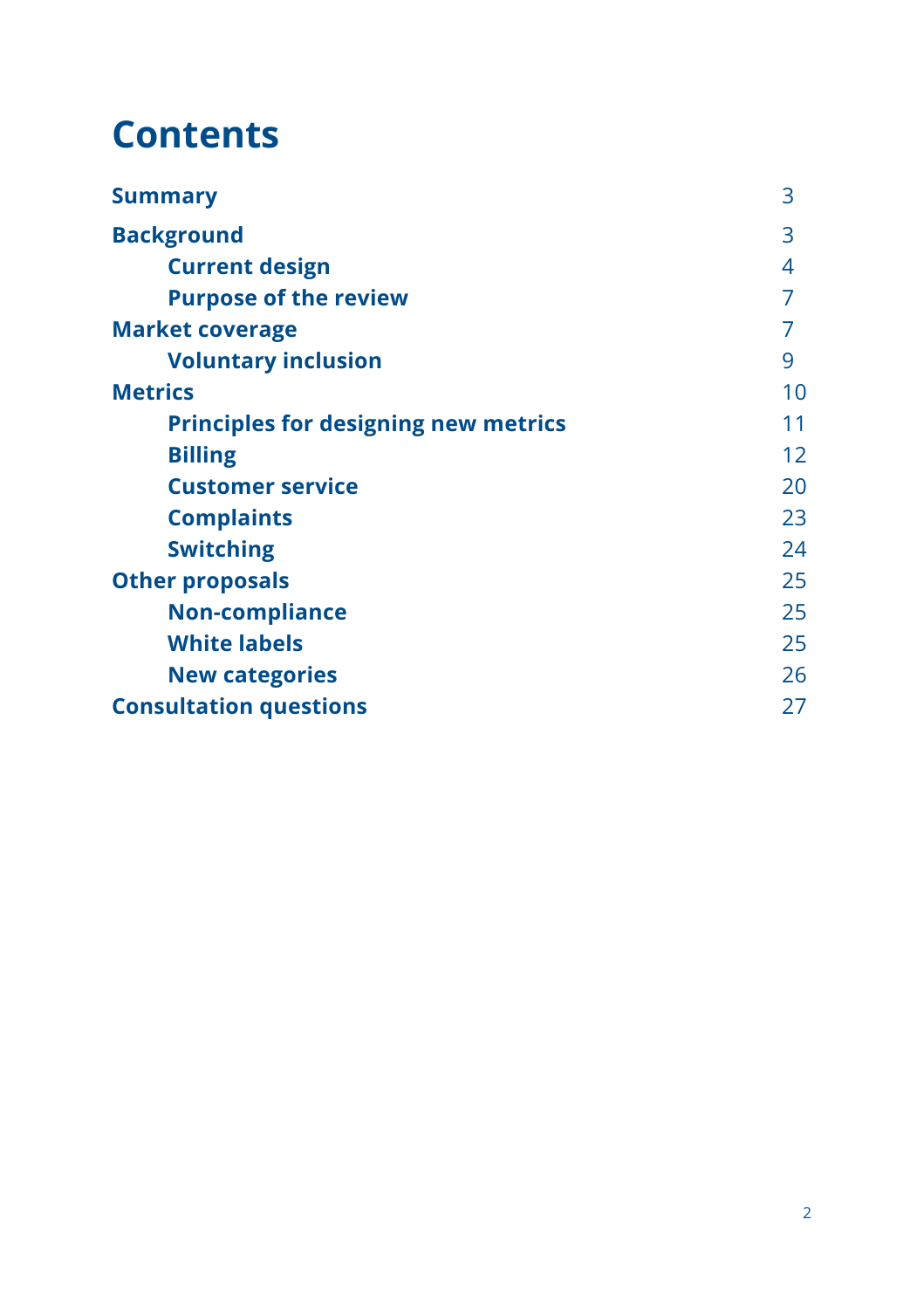# <span id="page-2-0"></span>**Summary**

The Citizens Advice energy supplier rating, first published last year, provides consumers with accessible information about energy supplier performance and enables consumers to make more informed switching decisions.

We have now reviewed the rating and are proposing a number of improvements, including increasing the number of suppliers in the rating.

Responses to the consultation are required by 8th September 2017.

Alongside the consultation we have issued a draft information request to suppliers. We will accept comments on the wording of this draft request until 1st August, after which we will issue a final version.

# <span id="page-2-1"></span>**Background**

Citizens Advice has statutory duties to publish data on energy supplier performance<sup>1</sup> and to provide advice and information to consumers.<sup>2</sup> Until last year, we published a complaints handling league table for the six largest suppliers, which was later expanded to include all suppliers with more than 50,000 customers.<sup>3</sup>

Last year we carried out a project to look at how domestic energy supplier performance information published by Citizens Advice could be further developed.

The objectives of this project were to:

- Improve the performance information published by Citizens Advice, making it more accessible to consumers.
- Rationalise how supplier performance information is published by Citizens Advice.
- Improve how supplier performance information can be shared between Citizens Advice and other organisations.

<sup>1</sup> Utilities Act 2000, Part 3, Section 21

<sup>2</sup> Consumers, Estate Agents and Redress (CEAR) Act 2007, Section 10 <sup>3</sup> Historic complaints data available at

[https://www.citizensadvice.org.uk/about-us/policy/policy-research-topics/energy-policy-research-an](https://www.citizensadvice.org.uk/about-us/policy/policy-research-topics/energy-policy-research-and-consultation-responses/energy-policy-research/domestic-complaints-handling-performance/) [d-consultation-responses/energy-policy-research/domestic-complaints-handling-performance/](https://www.citizensadvice.org.uk/about-us/policy/policy-research-topics/energy-policy-research-and-consultation-responses/energy-policy-research/domestic-complaints-handling-performance/)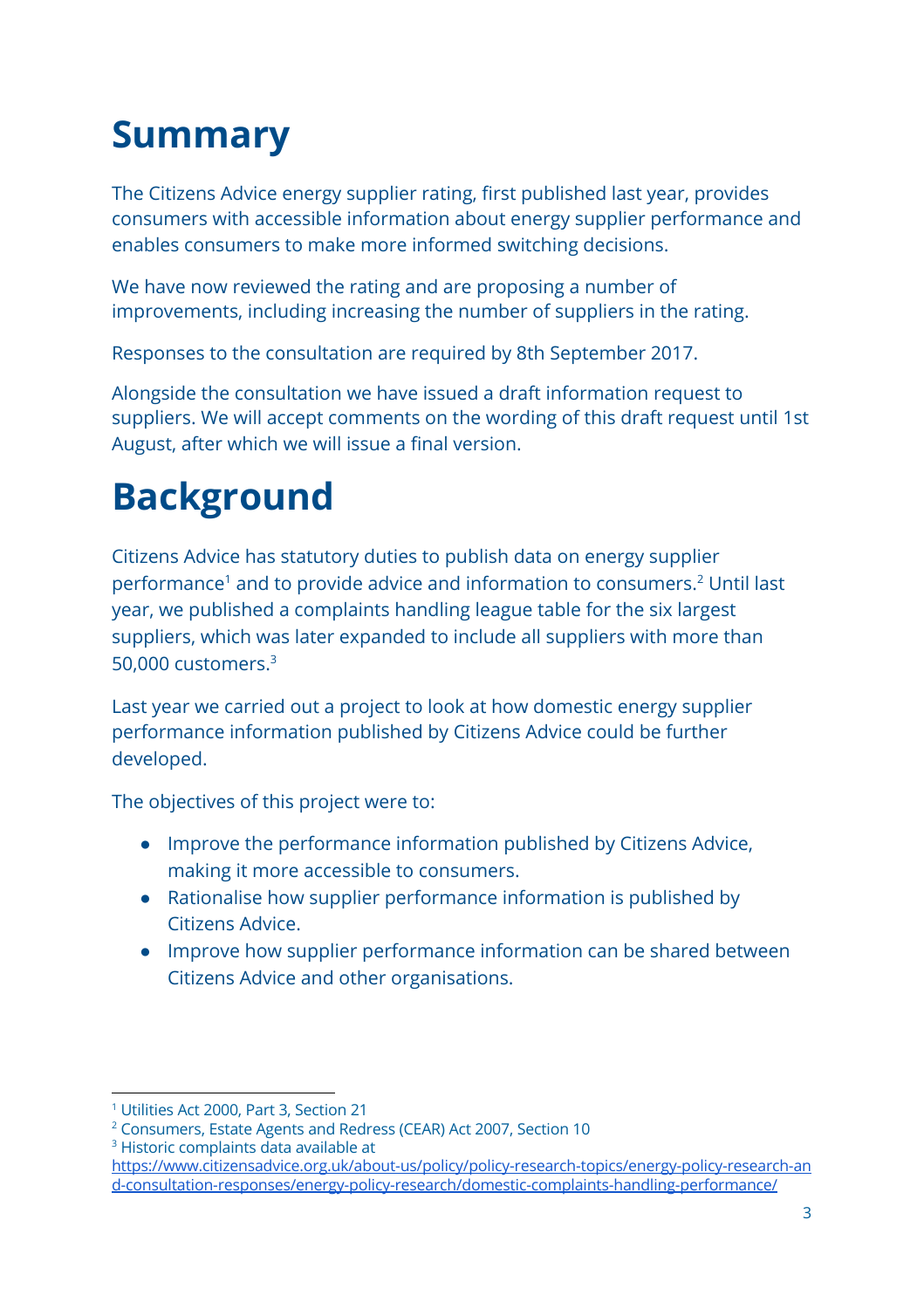The outcome of this project was our energy supplier rating ('the rating'), which provides consumers with at-a-glance information about overall performance, supported by detailed underlying data.

### <span id="page-3-0"></span>**Current design**

The rating is designed to give consumers information about the performance of suppliers. Suppliers are scored out of five in each category. A weighted average of these scores is then used to produce an overall rating out of five.

The categories were chosen and weighted based on consumer research and in consultation with stakeholders.<sup>4</sup> In each category a specific metric is used to measure supplier performance. The rating is currently based on the following categories and metrics:

| <b>Category</b>         | <b>Weight</b> | <b>Metric</b>                             | <b>Data source</b>            |
|-------------------------|---------------|-------------------------------------------|-------------------------------|
| Complaints              | 30%           | Complaints ratio per 100,000<br>customers | OSE, consumer<br>service, EHU |
| <b>Billing</b>          | 25%           | Ease of understanding bills               | <b>GFK survey</b>             |
| Customer<br>service     | 25%           | Ease of contacting supplier               | <b>GFK survey</b>             |
| <b>Switching</b>        | 15%           | Switches completed in 21 days             | Information<br>request        |
| Customer<br>commitments | 5%            | Membership of the switch<br>guarantee     | Publicly<br>available info    |

<sup>4</sup> For more details of the scoring please see our 2016 consultation and decision documents, [citizensadvice.org.uk/about-us/policy/policy-research-topics/energy-policy-research-and-consultatio](https://www.citizensadvice.org.uk/about-us/policy/policy-research-topics/energy-policy-research-and-consultation-responses/energy-policy-research/improving-energy-supplier-performance-information-energy-supplier-comparison-tool-consultation-decision-document/) [n-responses/energy-policy-research/improving-energy-supplier-performance-information-energy-s](https://www.citizensadvice.org.uk/about-us/policy/policy-research-topics/energy-policy-research-and-consultation-responses/energy-policy-research/improving-energy-supplier-performance-information-energy-supplier-comparison-tool-consultation-decision-document/) [upplier-comparison-tool-consultation-decision-document/](https://www.citizensadvice.org.uk/about-us/policy/policy-research-topics/energy-policy-research-and-consultation-responses/energy-policy-research/improving-energy-supplier-performance-information-energy-supplier-comparison-tool-consultation-decision-document/)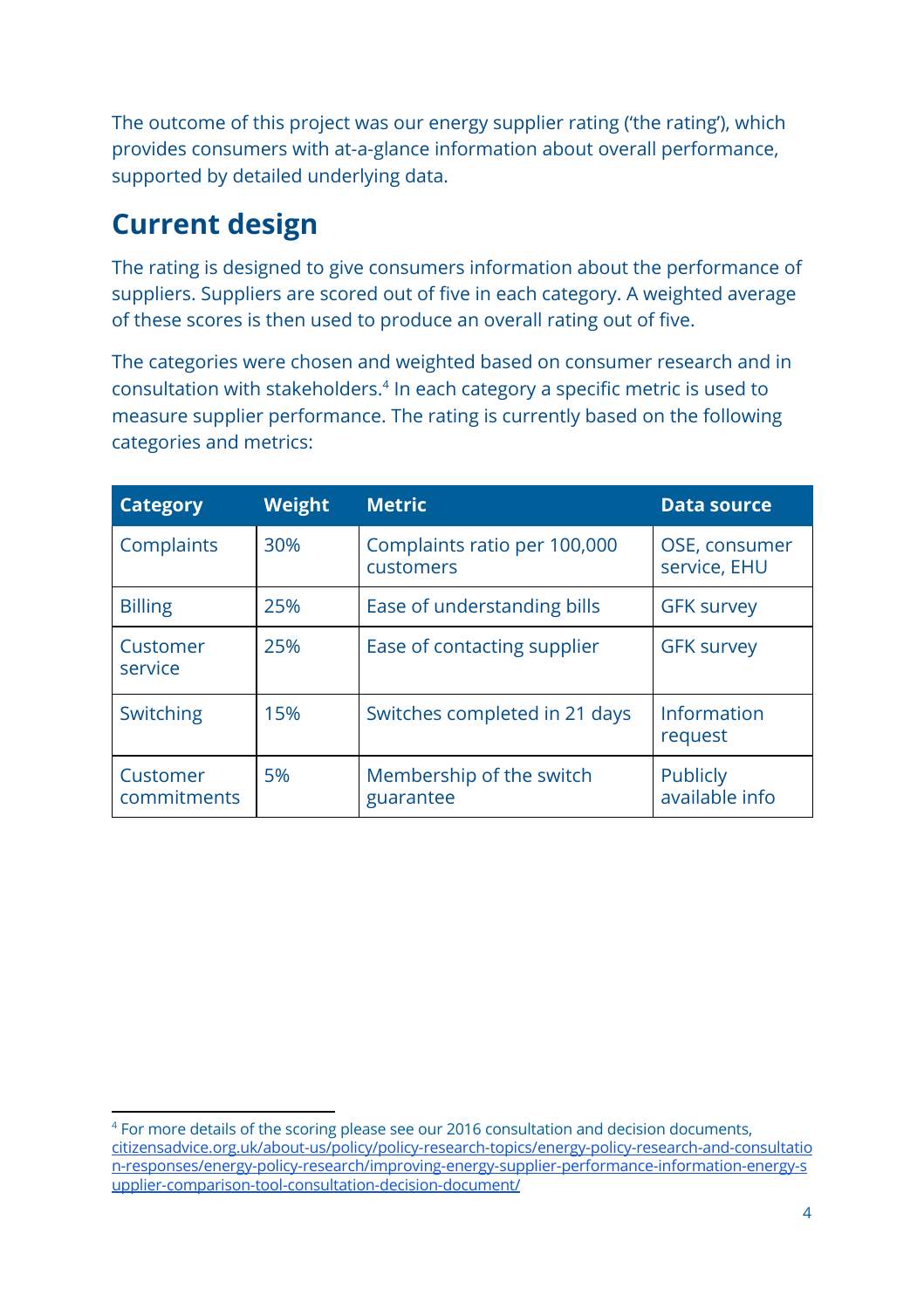The scoring methodology for each metric is shown below:

| <b>Score</b>                                                  | 5                                                                                              | 4        | $\overline{\mathbf{3}}$ | $\mathbf{p}$ |                  |
|---------------------------------------------------------------|------------------------------------------------------------------------------------------------|----------|-------------------------|--------------|------------------|
| Number of<br>complaints per<br>100,000                        | 50 or less                                                                                     | 51-101   | 101-350                 | $351 - 550$  | More<br>than 550 |
| Customers who<br>found contacting<br>supplier easy            | More than<br>75% of<br>customers                                                               | 70-75%   | 60-69%                  | 51-59%       | 50% or<br>less   |
| Customers who<br>found bills easy to<br>understand            |                                                                                                |          |                         |              |                  |
| Switches done in 21<br>days (or delayed for<br>valid reasons) | $98% +$                                                                                        | 90 - 98% | 75 - 89%                | $50 - 74%$   | Less than<br>50% |
| Customer<br>commitments                                       | Suppliers score a 5 if they're signed up to the Switch<br>Guarantee and a zero if they're not. |          |                         |              |                  |

Before releasing the tool we tested the rating and the web content through in-depth user testing and trials with staff across the Citizens Advice network.

User testing found that the rating was valuable to consumers, especially when displayed in the context of price, in helping them make informed decisions.



"I'm impressed and I would use it and would recommend other people to use it to." (research participant)

Our research has also shown that, while price is the most important factor for consumers, where prices are similar they want to take account of service. This can also give consumers confidence to switch to a supplier they haven't previously heard of.



"Having a supplier that doesn't cause me loads of stress if something goes wrong is worth more than £5-10 a month." (research participant)

To date there have been three quarterly releases of the rating. The initial publication in December 2016 was a 'soft launch', which has been followed by two further releases in March and June 2017. The next release of the rating is due in the third week of September, and will relate to performance data from Q2 2017.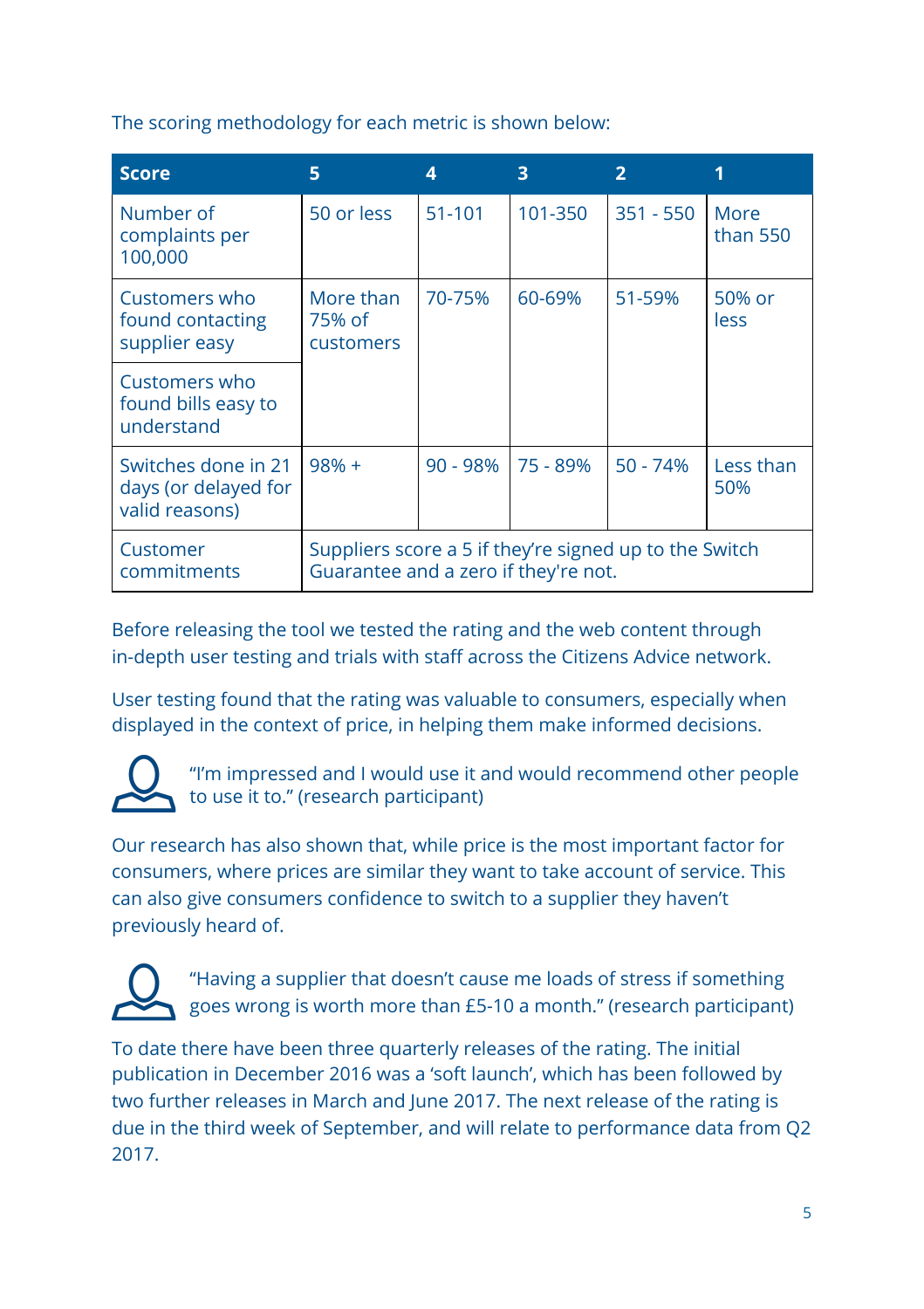The rating information is currently published in full on our website<sup>5</sup>, while the overall score for each supplier is shown on the results page of our price comparison tool<sup>6</sup> (see figures 1 and 2). The rating is also designed to be used by other price comparison websites and third party intermediaries.

|                | <b>Rating for January - March 2017</b> |                   |                           |                     |                      |                                   |                          |
|----------------|----------------------------------------|-------------------|---------------------------|---------------------|----------------------|-----------------------------------|--------------------------|
| $-$ Rank       | $\div$ Supplier                        | $\div$ Complaints | <b>Ease of</b><br>contact | <b>Bill clarity</b> | Ease of<br>switching | <b>Switch</b><br><b>Guarantee</b> | <b>Overall</b><br>rating |
| $\overline{1}$ | <b>Ecotricity</b>                      | 3<br>青青青六六        | 5<br>*****                | 5<br>*****          | 5<br>*****           | Yes                               | 4.4                      |
| $\overline{2}$ | E (Gas and Electricity)                | 5<br>*****        | 5<br>*****                | 3<br>*****          | 4<br>*****           | No                                | 4.1                      |
| 3              | <b>Flow Energy</b>                     | 3<br>*****        | 5<br>*****                | 3<br>*****          | 5<br>*****           | Yes                               | 3.9                      |
| $\overline{4}$ | <b>Economy Energy</b>                  | 3<br>青青青六六        | 5<br>*****                | 5<br>*****          | 3<br>青青青青青           | No                                | 3.85                     |

**Figure 1. Energy supplier rating table, as included on Citizens Advice website**

| <b>Gas and Electricity</b>               | <b>Electricity Only</b>   | <b>Gas Only</b> |                            |                                             |                                      |                                              |
|------------------------------------------|---------------------------|-----------------|----------------------------|---------------------------------------------|--------------------------------------|----------------------------------------------|
| <b>Tariff Name</b>                       | <b>Billing</b>            | <b>Exit Fee</b> | <b>Personal Projection</b> | Payment by                                  | <b>Savings</b>                       |                                              |
| Rate Saver 12m Fixed + Perks 1705        |                           |                 |                            |                                             |                                      |                                              |
| <b>Green Star</b><br>Energy <sup>®</sup> | <b>Paperless Billing</b>  | £60             | £650.69<br>per year        | <b>Quarterly Variable Direct Debit</b>      | You will save<br>£120.79<br>per year | 2.85 out of 5<br>citizens<br>advice<br>***** |
|                                          |                           |                 |                            |                                             |                                      | <b>Next steps</b>                            |
| <b>First Magic July 2018 Online</b>      |                           |                 |                            |                                             |                                      |                                              |
| <b>First</b><br><b>tility</b>            | <b>Paper Billing</b>      | £100            | £651.32<br>per year        | £55.00<br>Monthly Fixed Direct Debit        | You will save<br>£120.15<br>per year | 2.9 out of 5<br>citizens<br>advice<br>含含含含含  |
| <b>ENERGY SUBRANTEE</b>                  | <b>Warm Home Discount</b> |                 |                            |                                             |                                      | <b>Next steps</b>                            |
| <b>Flow Variable</b>                     |                           |                 |                            |                                             |                                      |                                              |
| flow                                     | <b>Paperless Billing</b>  | no fee          | £651.73<br>per year        | £55.00<br><b>Monthly Fixed Direct Debit</b> | You will save<br>£119.75<br>per year | 3.9 out of 5<br>citizens<br>advice<br>*****  |
| COMPANYER                                | <b>Warm Home Discount</b> |                 |                            |                                             |                                      | <b>Next steps</b>                            |

**Figure 2. Rating information shown as part of results on Citizens Advice price comparison table.**

<sup>5</sup>[https://www.citizensadvice.org.uk/about-us/how-citizens-advice-works/citizens-advice-consumer-w](https://www.citizensadvice.org.uk/about-us/how-citizens-advice-works/citizens-advice-consumer-work/supplier-performance/energy-supplier-performance/compare-domestic-energy-suppliers-customer-service/) [ork/supplier-performance/energy-supplier-performance/compare-domestic-energy-suppliers-custo](https://www.citizensadvice.org.uk/about-us/how-citizens-advice-works/citizens-advice-consumer-work/supplier-performance/energy-supplier-performance/compare-domestic-energy-suppliers-customer-service/) [mer-service/](https://www.citizensadvice.org.uk/about-us/how-citizens-advice-works/citizens-advice-consumer-work/supplier-performance/energy-supplier-performance/compare-domestic-energy-suppliers-customer-service/)

<sup>6</sup> <https://energycompare.citizensadvice.org.uk/>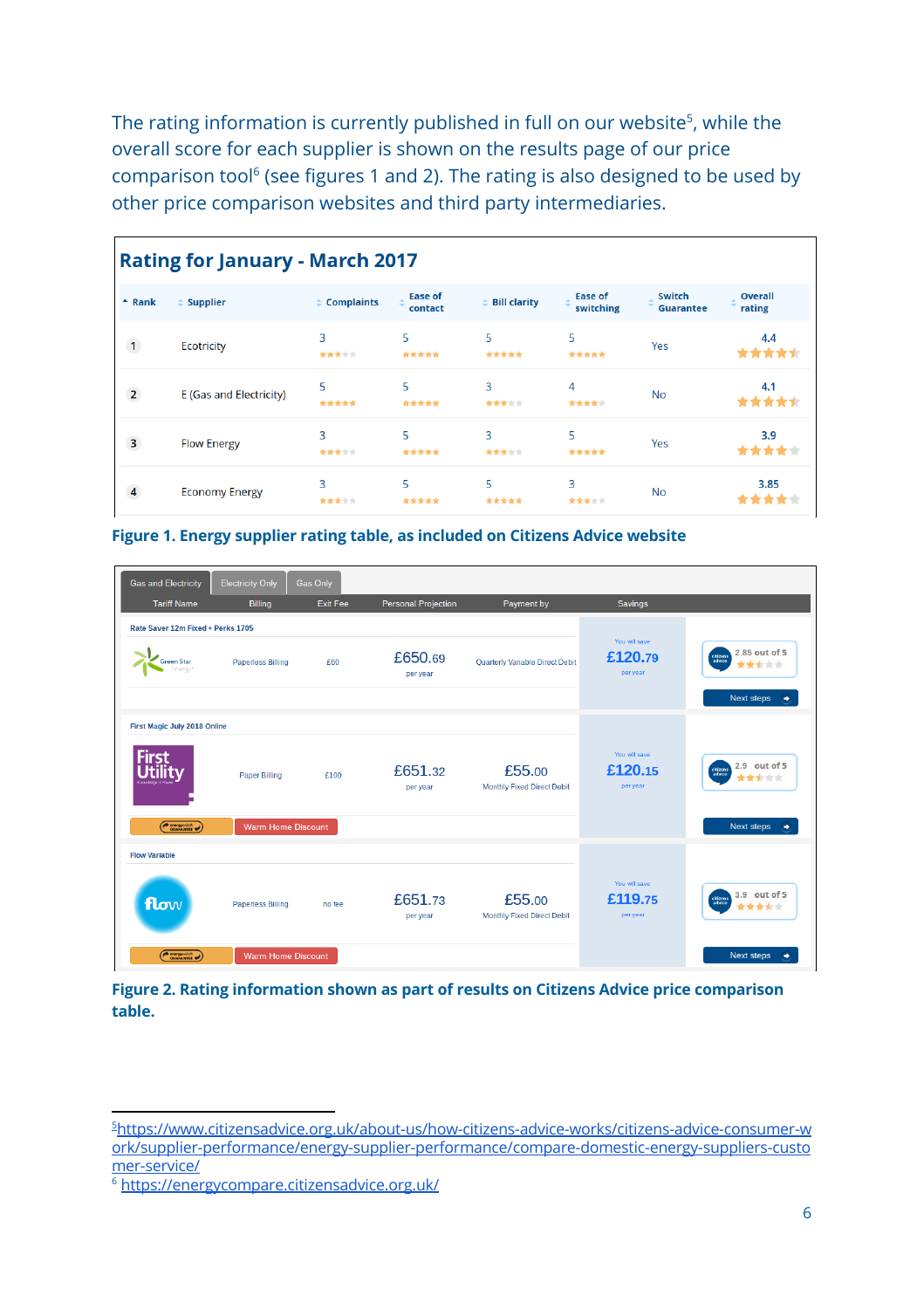### <span id="page-6-0"></span>**Purpose of the review**

In the 2016 decision document, we committed to carrying out a review of the rating after six months, to address any emerging issues with the rating and to address any concerns raised by stakeholders or users. We began this process by holding workshops and bilateral meetings with suppliers and other stakeholders. These discussions shaped the proposals set out in this consultation.

Our timeline for the review is set out below (figure 3). The earliest any changes will be made to the rating is the December 2017 release (which would include performance data for Q3 2017).



#### **Figure 3. Timeline for reviewing the rating.**

We are seeking views from stakeholders regarding the timeline for introducing these changes. Where these relate to specific proposals (e.g. changes to individual metrics) please provide a specific explanation of why this is the case.

#### **Q1. Do you agree with our aim to introduce changes from December 2017?**

# <span id="page-6-1"></span>**Market coverage**

The rating currently includes those suppliers with more than 150,000 domestic customer accounts.<sup>7</sup> 18 suppliers met this criteria for the June 2017 release. This was based on the thresholds required to procure appropriate samples for the research that forms some of the current metrics.

This coverage means that the rating provides coverage of over 90% of the market by market share. However, as there are now more than 60 suppliers in the market, we currently provide rating information for less than a third of suppliers. Often the cheapest deals in the market are available from suppliers that are currently not included in the rating, which limits the use of the rating in helping consumers make switching decisions.

<sup>&</sup>lt;sup>7</sup> This is based on suppliers' Social Obligations Reporting to Ofgem. Customer numbers are reported separately for gas and electricity, such that a dual fuel customer counts as two accounts.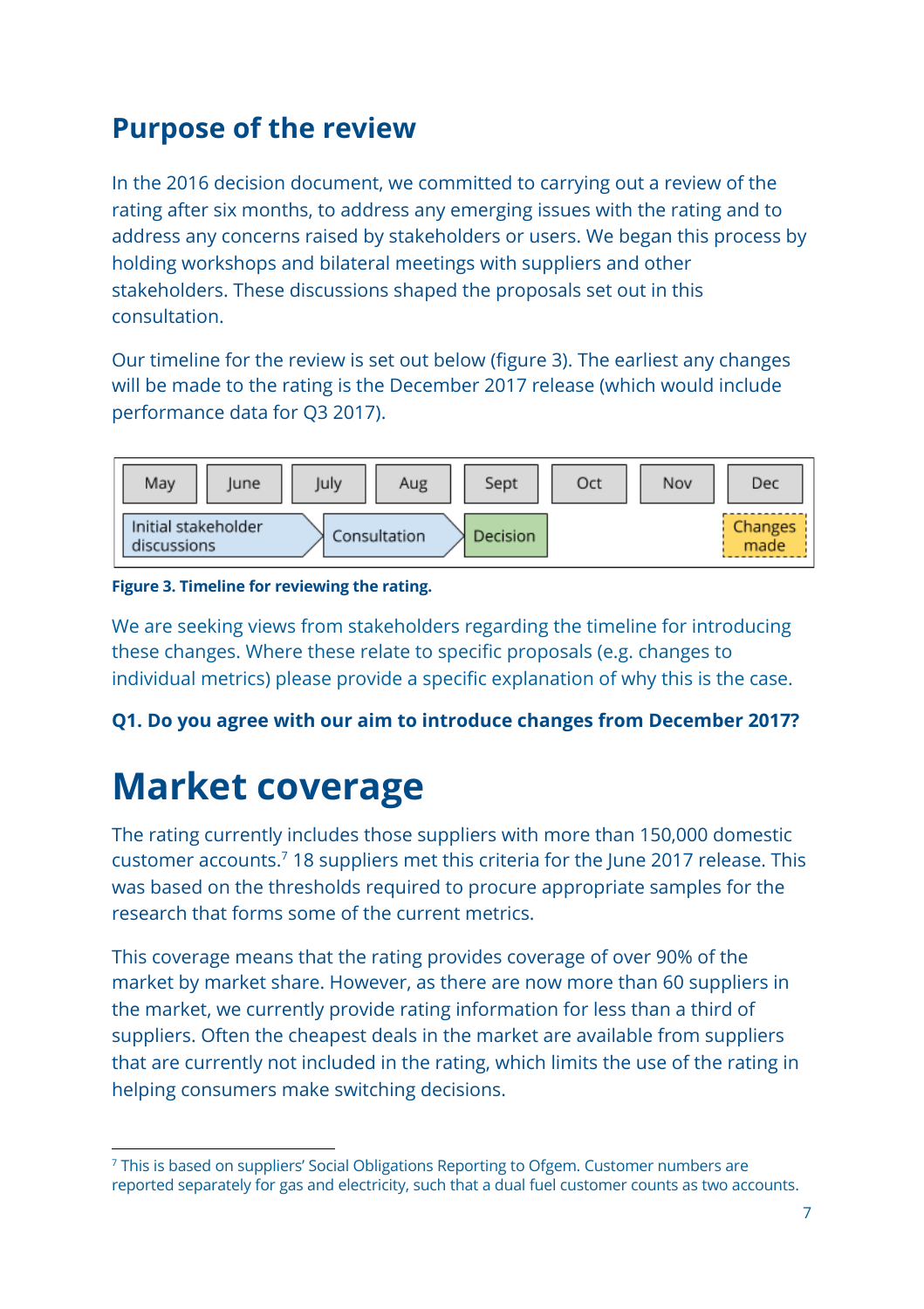This view is shared with stakeholders, with more than half of respondents to our 2016 consultation arguing that more suppliers should be included in our rating.

Following the successful release of the rating for the past three quarters, we believe that the time is now right to increase the number of suppliers included in the tool. This aim was set out as part of our work plan for 2017/18, which we consulted on earlier this year.<sup>8</sup>

Increasing the number of suppliers should have a number of benefits, including:

- Providing consumers with a more comprehensive comparison of suppliers across the market.
- Providing a more level playing field for suppliers by comparing more of the market.
- Ensuring more visibility of rating information at the top of price comparison results by including smaller suppliers, which often offer the cheapest deals.

Our minded-to approach is to reduce the threshold for inclusion in the tool to 50,000 domestic customers. $9$  Depending on the data we decide to use for the rating following this review, the supplier may also need to have been in the market for a minimum period of time.

We think this is an appropriate threshold because:

- It aligns with regulatory thresholds to provide certain products (e.g. requirement to offer prepayment and restricted meter remedy), so the suppliers should be more comparable.
- It aligns with the current threshold for our domestic complaints handling performance reporting.
- It is proportionate, and avoids adding regulatory burdens to smaller suppliers.

Suppliers will become eligible for inclusion from the first full quarter after gaining more than 50,000 customers. An example timeline is shown below.

<sup>8</sup>[https://www.citizensadvice.org.uk/about-us/policy/policy-research-topics/consumer-policy-researc](https://www.citizensadvice.org.uk/about-us/policy/policy-research-topics/consumer-policy-research/consumer-policy-research/citizens-advice-consumer-work-plan-201718-summary-of-citizens-advice-work-plan-consultation-responses-2017181/) [h/consumer-policy-research/citizens-advice-consumer-work-plan-201718-summary-of-citizens-advi](https://www.citizensadvice.org.uk/about-us/policy/policy-research-topics/consumer-policy-research/consumer-policy-research/citizens-advice-consumer-work-plan-201718-summary-of-citizens-advice-work-plan-consultation-responses-2017181/) [ce-work-plan-consultation-responses-2017181/](https://www.citizensadvice.org.uk/about-us/policy/policy-research-topics/consumer-policy-research/consumer-policy-research/citizens-advice-consumer-work-plan-201718-summary-of-citizens-advice-work-plan-consultation-responses-2017181/)

<sup>9</sup> Based on supplier Social Obligation Reporting, such that a dual fuel customer counts twice.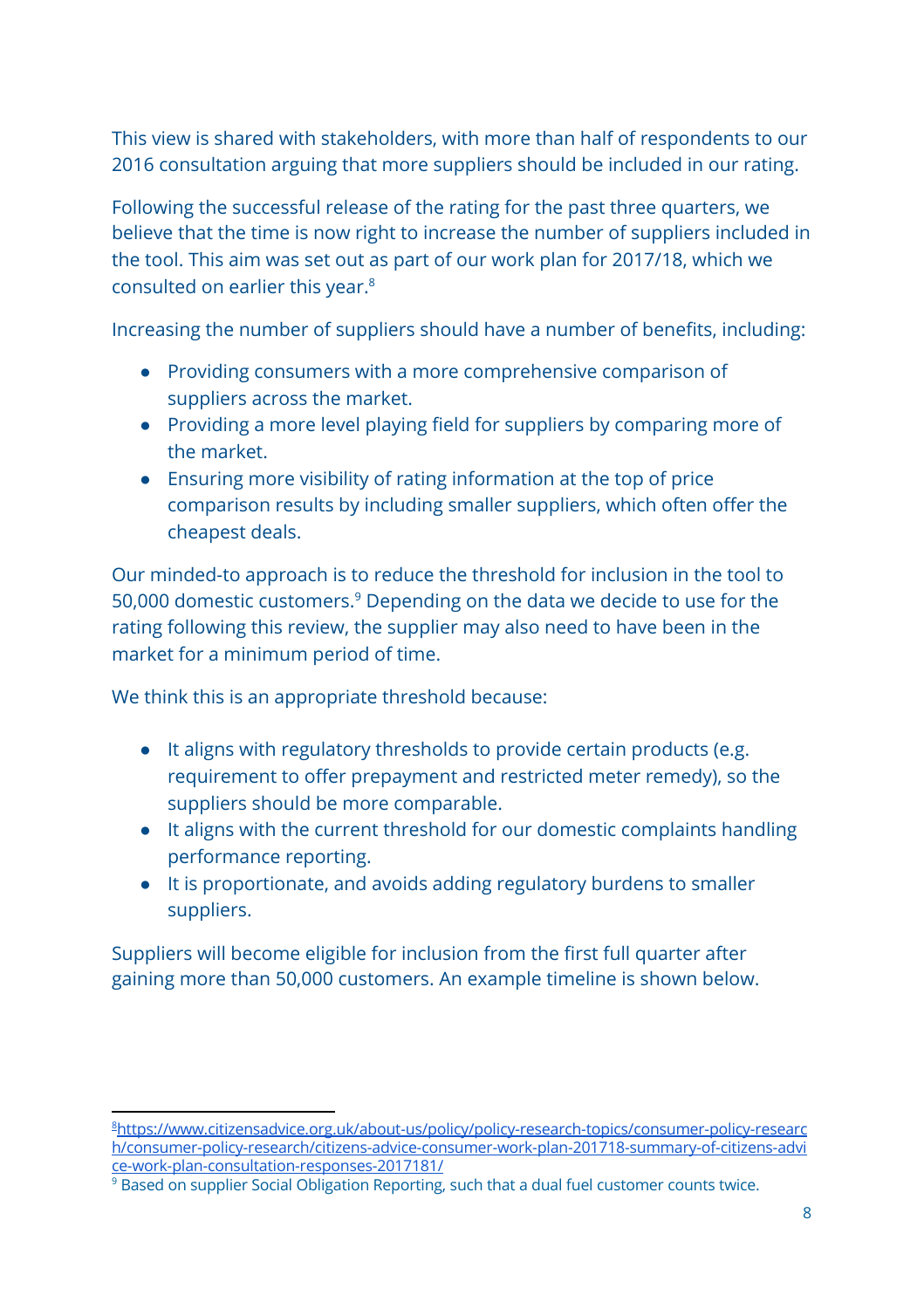

**Figure 4. The timeline for including suppliers after they pass the 50,000 customer threshold.**

We will work with suppliers as they approach the threshold in order to put in place referral pathways from the Citizens Advice consumer service and ensure they are aware of the reporting requirements that they need to meet for the rating.

#### **Q2. Do you support our proposed threshold for mandatory inclusion in the rating of 50,000 domestic customers?**

#### <span id="page-8-0"></span>**Voluntary inclusion**

Since the introduction of the rating, a number of smaller suppliers have wanted to be included in the rating but have been unable to do so due to the current customer threshold. In order to allow suppliers below the threshold to be included in the rating if they wish, we are proposing to allow suppliers with fewer than 50,000 customers to voluntarily join the rating.

This would be subject to meeting the following requirements:

- A minimum time in the market (depending on the needs of data requests)
- Meet standards for signposting to Citizens Advice and OSE, and have referral pathways set up with the consumer service
- Proven ability to provide the data required (through a 'dry run' process)
- A minimum number of customers to ensure robust data. Our initial view is that this would need to be at least 10,000 customers.

Suppliers wishing to voluntarily join the supplier rating will also be expected to participate for a minimum period of time (at least a year) before any application to withdraw can be made.

#### **Q3. Do you support voluntary inclusion in the rating, and the proposed requirements for suppliers wishing to join?**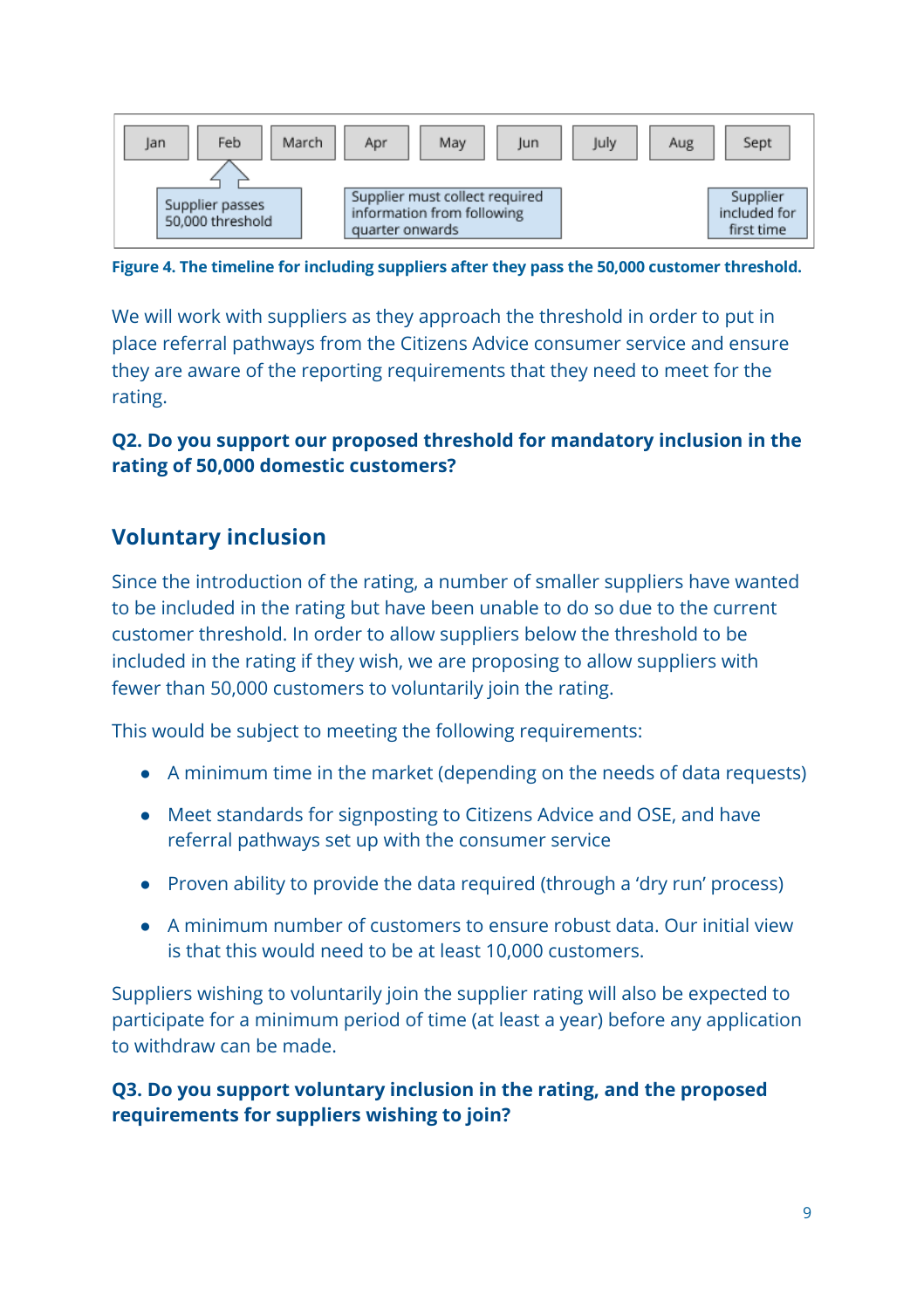We are considering what other information we can make available to consumers about suppliers with fewer than 50,000 customers that do not meet the requirements for voluntary inclusion, or choose not to take part.

Currently, suppliers not in the scope of the rating have some information included about their services in our rating table - opening hours, available payment methods etc. We welcome views from stakeholders as to how we could improve the information we provide about these suppliers in a way that is not overly burdensome for the supplier, and in a format that is useful to consumers.

**Q4. Do you have views on how we could improve the information we provide to consumers about suppliers with fewer than 50,000 customers who do not voluntarily join?**

# <span id="page-9-0"></span>**Metrics**

Our minded-to approach on the market coverage of the rating has consequential impacts for the data we use in our rating. The rating currently uses research data from the GfK Consumer Panel to score supplier performance in relation to Billing and Customer Service.

It is not feasible to increase the sample of the survey to achieve appropriate sample sizes for suppliers with fewer than 150,000 customers. As a result, we will need to change the data we use to assess performance in relation to billing and customer service in order to include more suppliers in the rating.

#### <span id="page-9-1"></span>**Principles for designing new metrics**

We have proposed new metrics for the Billing and Customer Service categories by following a number of high level principles. We began by considering the range of metrics that are important to the consumer experience in each category. These must accurately reflect performance of each supplier in the relevant area, while remaining simple enough to be readily understood by consumers.

Proposed metrics need to pass two tests:

● **Are the metrics appropriate measures of performance?** We have set out evidence that the metrics are important to consumers, and are seeking further views through this consultation.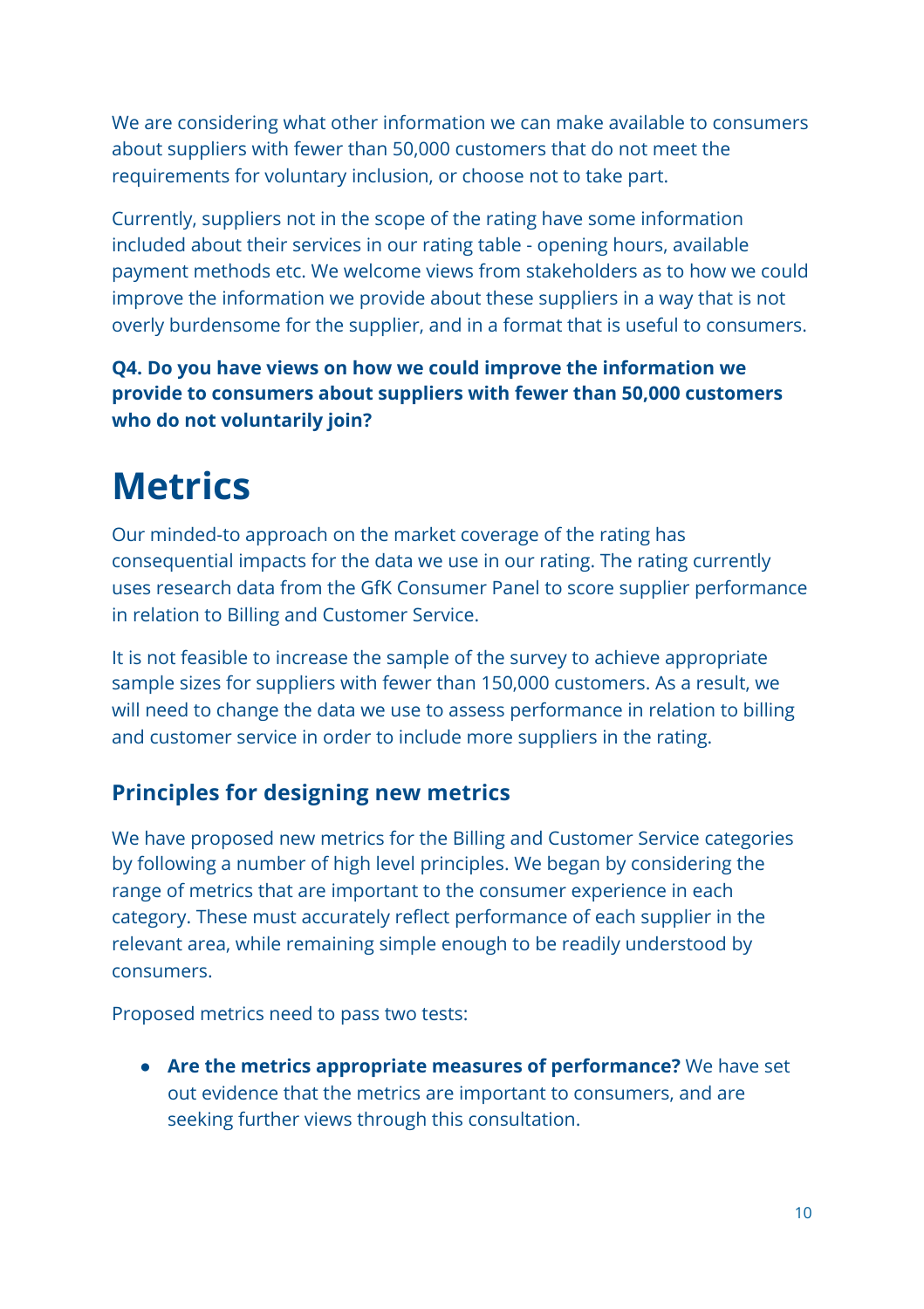● **Is the data robust and comparable across suppliers?** This will be tested through an information request (draft issued alongside the consultation document).

We also assessed what types of data would be available to measure performance for each metric. There are three main approaches to this:

- **1. Quantitative supplier performance data.** This is how we currently assess performance in relation to switching. Data can be collected using our statutory information gathering powers.
- **2. Assessment of supplier services.** This is how we currently assess performance in the 'customer commitments' category, where companies who are signed up to the Switch Guarantee are given extra points.
- **3. Survey data.** This has been discounted due to our minded-to position to expand the number of suppliers in the rating.

We have favoured the first approach where possible, as this is based on actual supplier performance. This also improves transparency by making more performance information available, in line with our aims for the project. Quantitative performance data collected for the rating needs to be robust and comparable across suppliers. It must also be possible to collect in a timely manner for the rating. We have sought to limit the burden of information requests on industry by requesting data that is already collected by suppliers, where possible.

We have not proposed a scoring methodology for new metrics at this stage. We will draft this based on responses to our information request. Scoring will take account of both the range of performance and the average across suppliers. We will also consider any benchmarks for best practice which already exist within industry. We will seek views from stakeholders on the draft scoring methodology later this year.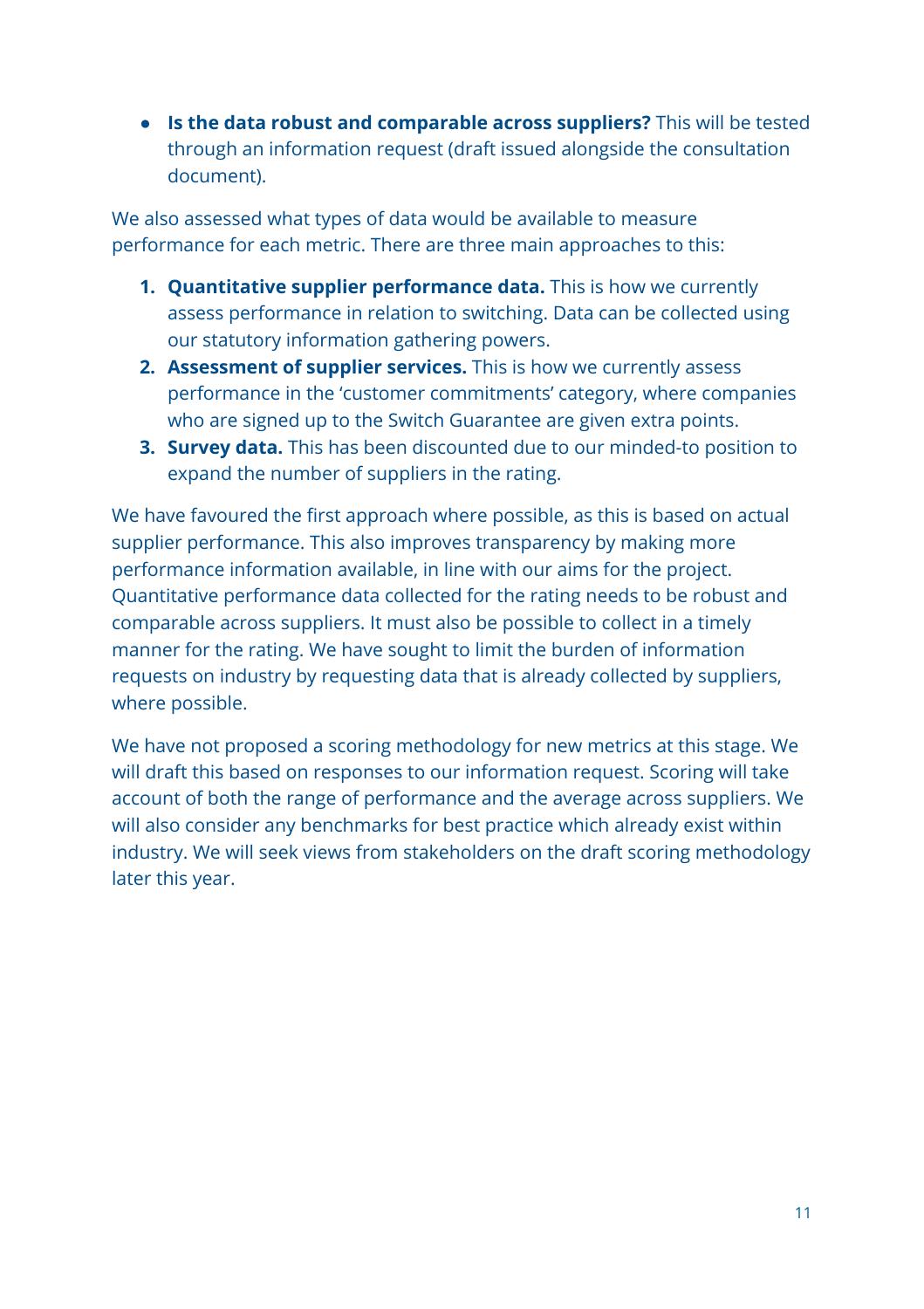## <span id="page-11-0"></span>**Billing**

In the early discussions with stakeholders have considered four possible metrics in relation to billing.



Two of these (accurate bills and timely bills) can be assessed using quantitative data from suppliers. Both these metrics were proposed by respondents to our consultation last year.

We set out in more detail below the relative merits of these options, and the evidence that performance against these metrics is important to consumers.

#### **Accuracy of bills**

Consumers with more accurate bills are better able to manage their energy usage and expenditure. The CMA energy market investigation identified inaccurate bills as a barrier to engagement,<sup>10</sup> and the final report said that in a competitive market they would expect "customer service meets certain minimum required standards, notably accurate billing".<sup>11</sup>

There is also clear consumer detriment from catch up billing following prolonged periods of estimated billing. Our research shows that as many as 2.1 million energy consumers receive some sort of catch up bill each year, with more than 15% of these costing more than  $£250<sup>12</sup>$  This problem is also demonstrated

<sup>&</sup>lt;sup>10</sup> CMA final report, page 487

<sup>&</sup>lt;sup>11</sup> CMA final report, page 21

<sup>12</sup>[citizensadvice.org.uk/about-us/how-citizens-advice-works/media/press-releases/millions-of-energ](https://www.citizensadvice.org.uk/about-us/how-citizens-advice-works/media/press-releases/millions-of-energy-customers-hit-by-back-bills/) [y-customers-hit-by-back-bills/](https://www.citizensadvice.org.uk/about-us/how-citizens-advice-works/media/press-releases/millions-of-energy-customers-hit-by-back-bills/)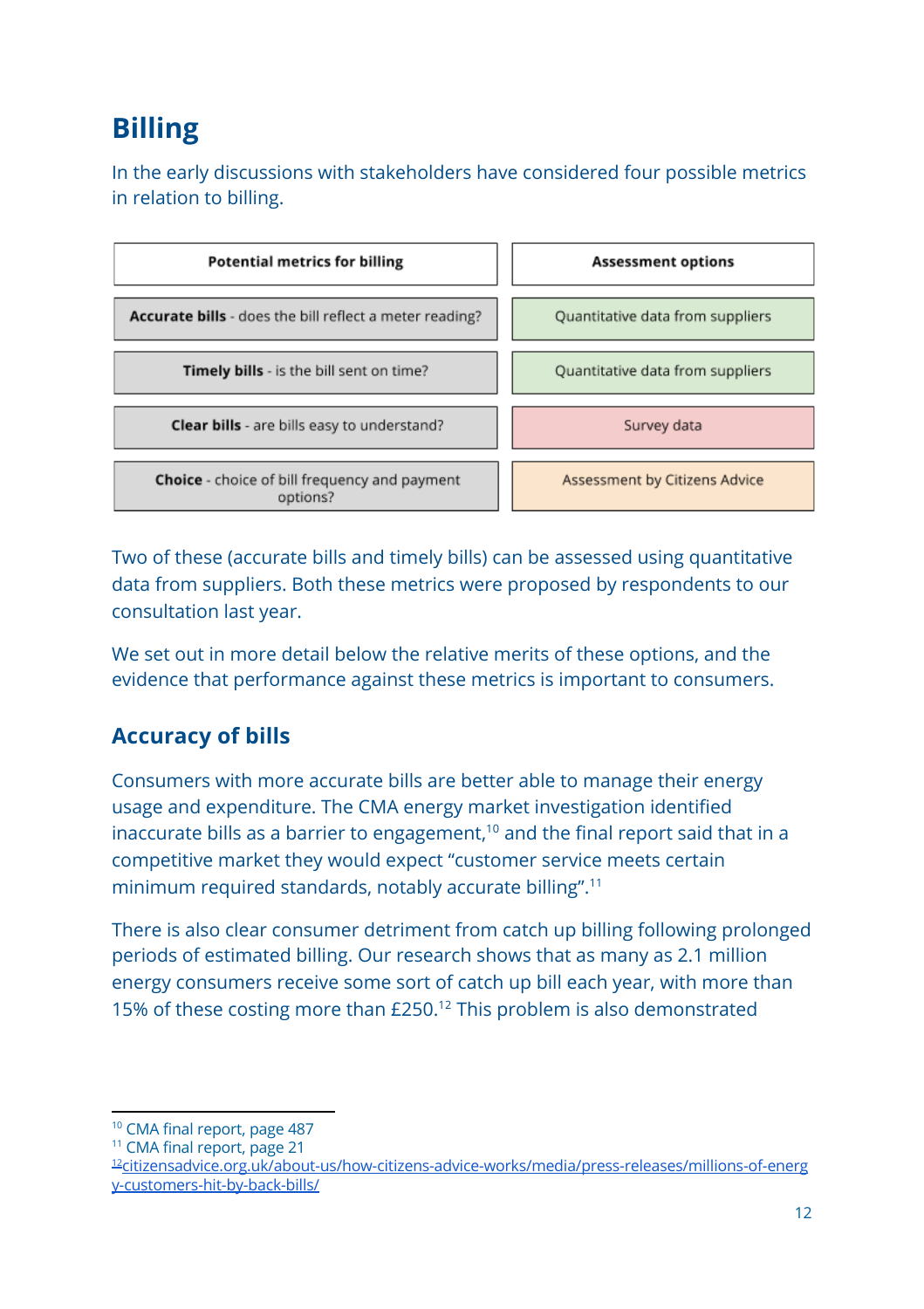through contacts to the Citizens Advice consumer service. Between June 2016 and May 2017, billing errors accounted for 33% of contacts.<sup>13</sup>

Finally, there is evidence that consumers themselves prioritise accurate billing. Research conducted by GFK for the CMA showed that 66% of respondents thought "payments based on actuals not estimated usage" was essential or very important when considering a supplier.<sup>14</sup>

We recognise that a variety of factors will impact supplier performance in relation to bill accuracy. These include:

- Customer profile some customer demographics may be more likely to provide their own meter readings than others
- Meter portfolio suppliers with smart meters are able to collect meter readings remotely

However, suppliers are also able to take steps to ensure consumers get a bill which reflects a meter reading with minimum frequency. We would expect these to include sending prompts to customers to encourage them to provide meter reading, providing a range of channels to allow consumers to submit readings easily and using meter readers to manually obtain readings.

Suppliers have licence conditions they are required to meet in respect of accurate billing. In particular:

- SLC 21B.1 *If a Customer provides a meter reading to the licensee that the licensee considers reasonably accurate, or if the Electricity Meter is read by the licensee, the licensee must take all reasonable steps to reflect the meter reading in the next Bill or statement of account sent to the Customer.*
- SLC 21B.2 *If the licensee considers that a meter reading provided by a Customer is not reasonably accurate, the licensee must take all reasonable steps to contact the Customer to obtain a new meter reading from him.*
- SLC 21B.4 *The licensee must take all reasonable steps to obtain a meter reading (including any meter reading transmitted electronically from a meter to the licensee or provided by the Customer and accepted by the licensee) for each of its Customers at least once every year. (This paragraph does not apply in relation to any Customer with a Prepayment Meter)*

<sup>&</sup>lt;sup>13</sup>England and Wales contacts only, Citizens Advice Consumer Trends 2017, https://public.tableau.com/profile/citizensadvice#!/vizhome/ConsumerAdviceTrendsMay2017/Cove

[r](https://public.tableau.com/profile/citizensadvice#!/vizhome/ConsumerAdviceTrendsMay2017/Cover) <sup>14</sup> CMA Appendix 8.1, Customer Survey, page 54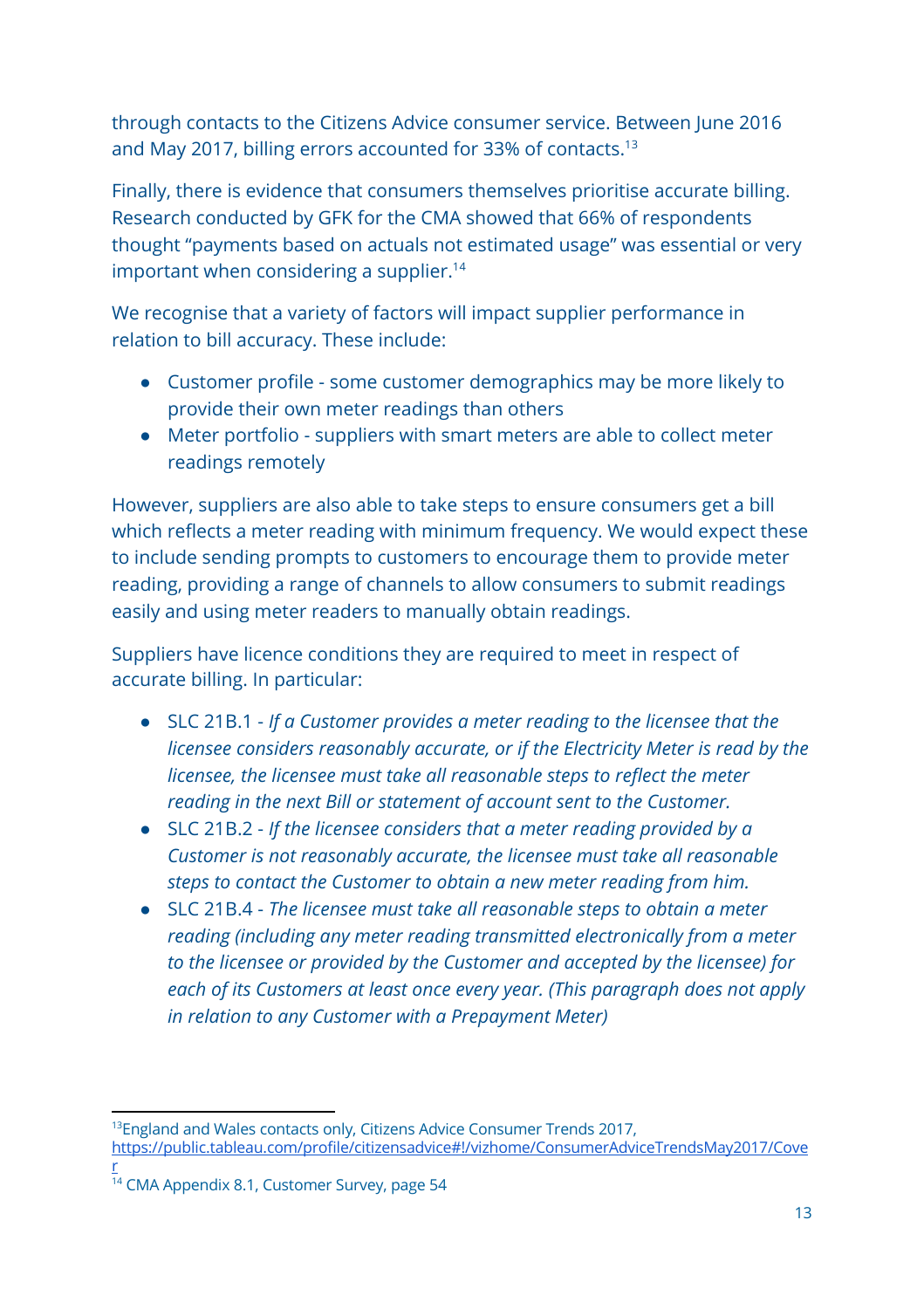Ofgem also has a minded-to position to increase protections in relation to billing, by enshrining the current back-billing principle into licence.<sup>15</sup> This protects consumers from paying for energy used over a year ago if the supplier is at fault.<sup>16</sup> Further to this, industry has previously committed to a reduced six month limit for smart back bills.<sup>17</sup>

We are proposing to measure performance on accurate bills against a time threshold, i.e. the percentage of consumers that have received inaccurate bills for more than x months. This approach aligns well with the regulatory standards and commitments by industry. It also accounts for differences such as meter type and billing frequency, as well as any seasonality related to submission and collection of meter readings.

We have identified the following detailed options for this metric:

- 1. The percentage of customer accounts that have had a bill reflecting a meter reading in the past 12 months. This option aligns with obligations in the supply licence (SLC 21B.4).
- 2. The percentage of customer accounts that have had a bill reflecting a meter reading in the past 6 months. This would set a more ambitious threshold across both meter types.
- 3. A hybrid approach which measures non-smart meter performance against a 12 month threshold for accurate bills, and smart meter performance against a 6 month threshold for accurate bills. This aligns with the commitments/obligations in relation to each type of bill.

We will test these proposals using data from the draft information request sent alongside this consultation. This excludes consumers that have not been with the supplier for a sufficiently long period, and would exclude opening meter reads. Full details of the request are available in the attached document.

We are not aware of a similar request for information already in place for this data, although larger suppliers do already provide BEIS with data on smart bill accuracy as part of their rollout monitoring. We recognise the additional burden of this request, but consider it is proportionate given the importance of accurate bills to consumers.

<sup>15</sup>[https://www.ofgem.gov.uk/publications-and-updates/open-letter-notifying-our-intention-launch-p](https://www.ofgem.gov.uk/publications-and-updates/open-letter-notifying-our-intention-launch-project-protect-consumers-back-billing) [roject-protect-consumers-back-billing](https://www.ofgem.gov.uk/publications-and-updates/open-letter-notifying-our-intention-launch-project-protect-consumers-back-billing)

<sup>&</sup>lt;sup>16</sup> The principle states that if a supplier is at fault, they will not seek additional payment for unbilled energy used more than 12 months prior to the error being detected and a corrected bill being issued.

<sup>&</sup>lt;sup>17</sup> <https://www.ofgem.gov.uk/publications-and-updates/smart-billing-smarter-market-our-decision>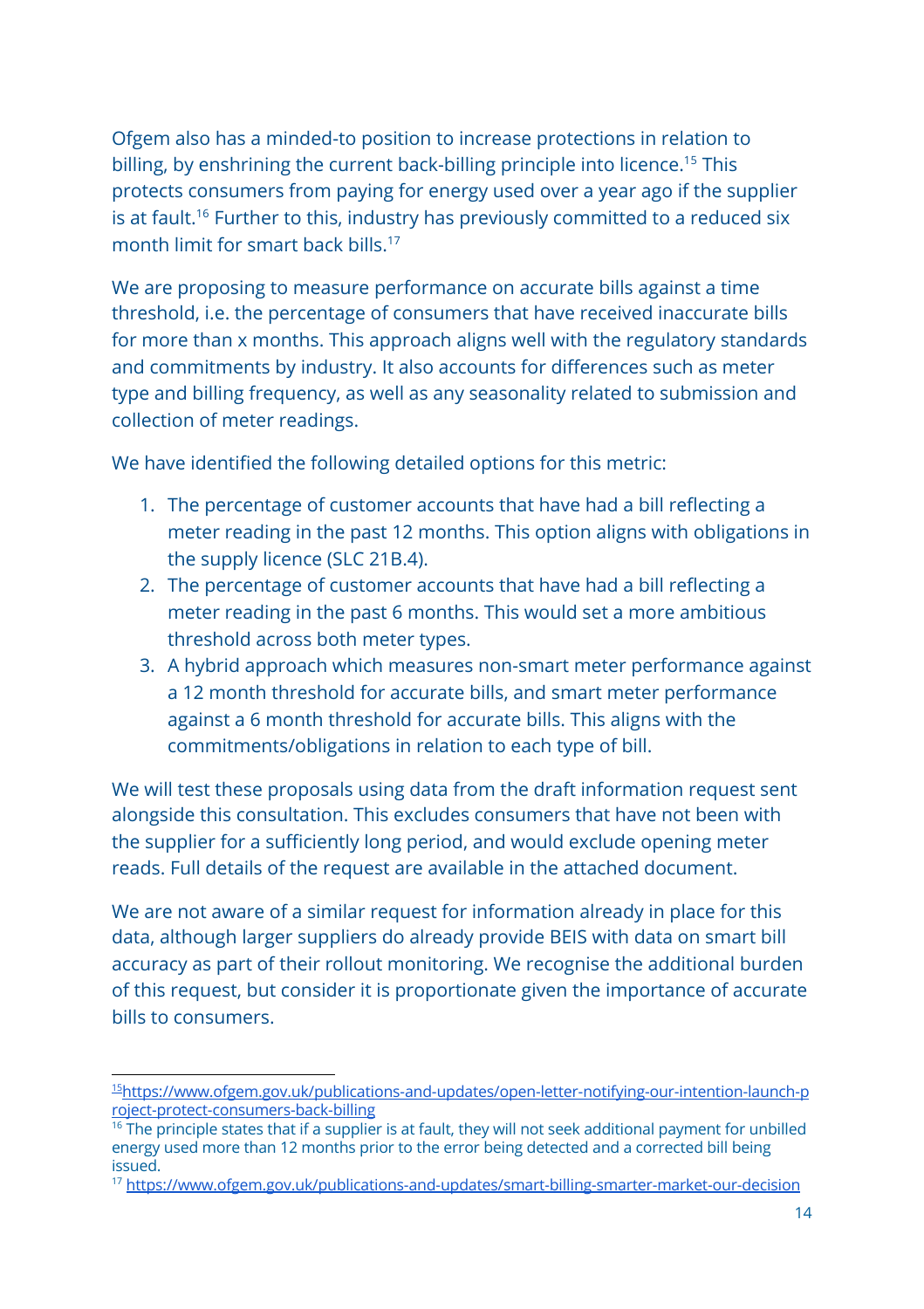**Q5. Do you agree that accuracy of bills is a suitable metric for assessing billing performance? Do you have views on which of the options for measuring bill accuracy is most appropriate?**

#### **Timeliness of bills**

Consumers benefit from timely bills because it enables them to track their usage and manage their energy costs. Late bills can lead to particular distress for consumers who pay on receipt of their bill. However, timeliness of bills may be less important for some consumers - for example, those who pay by direct debit or choose to refer to their bills less often.

Problems related to the timeliness and frequency of bills accounted for 5% of billing error cases dealt with by the consumer service between June 2016 and May 2017.

There are regulatory requirements and recognised best practice for suppliers to provide bills regularly and on time. In particular:

- SLC 21B.5 *requires the supplier to bill their customers at least twice a year, and quarterly if the customer requests it or has Online Account Management (excludes smart meters and PPMs).*
- SLC 27.17 *requires the supplier to provide a final bill within six weeks of a switch or the contract being terminated.*
- The Code of Practice for Accurate Bills requires suppliers to issue bills within 15 working days of the date it is due.

We propose to test timeliness of bills as part of our information request against two measures:

- The proportion of bills sent out within 15 days of the agreed billing schedule. This aligns with best practice as set out in the Billing Code.
- $\bullet$  The proportion of final bills sent out within six weeks. This aligns with regulatory requirements.

The first option is a broad measure of performance on timely bills, but may add additional burden for suppliers as we are not aware of an existing request for this information. The data for the second option is a narrower measure, but is already collected by Ofgem from suppliers as part of their retail market monitoring. We will consider the relative merits of these two options following the information request.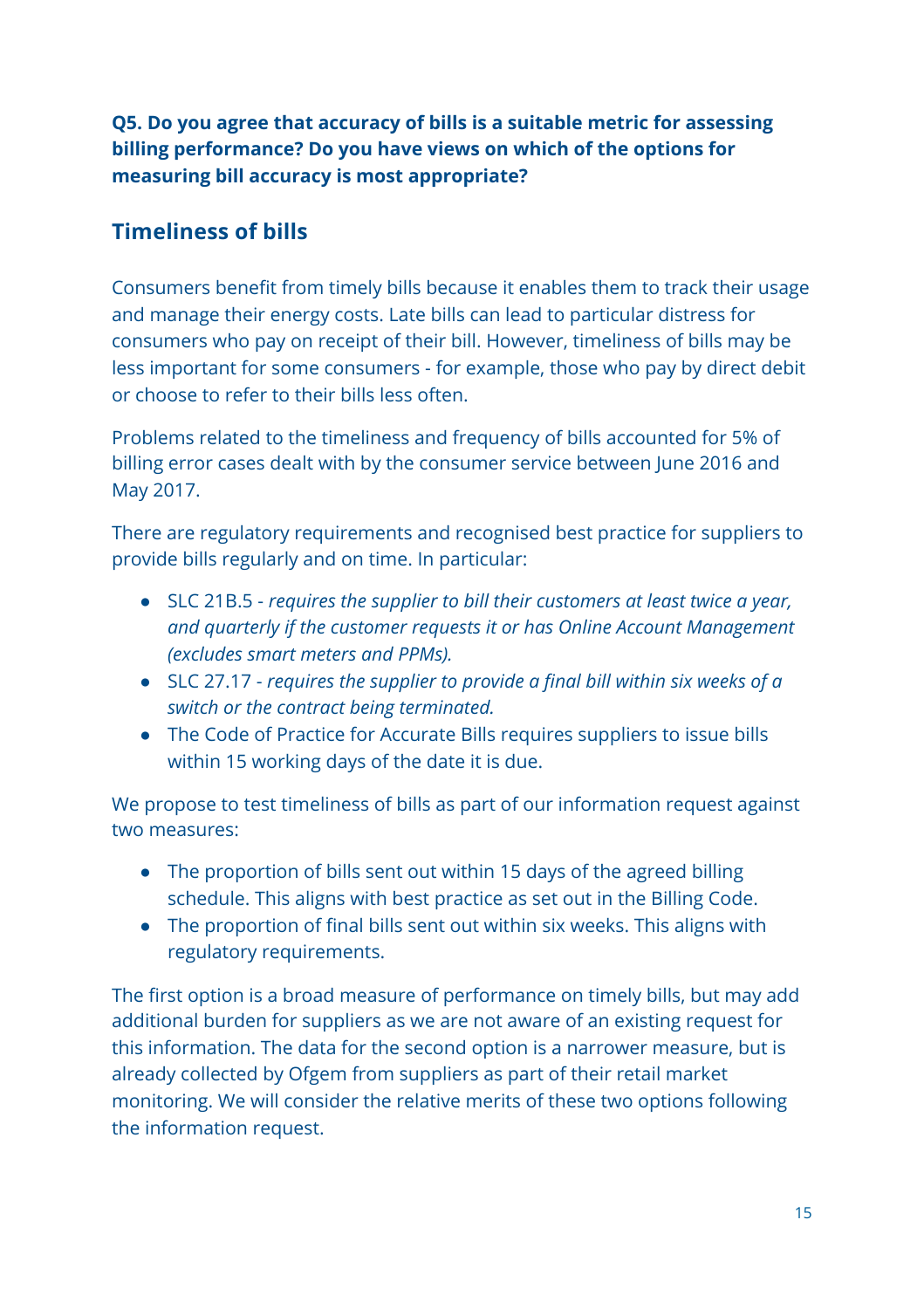#### **Initial view**

Our review has found more evidence to support bill accuracy as a metric which is important to all consumers. In contrast, timeliness of bills is likely to vary in importance between consumers, based on payment type. However, in our early discussions, suppliers have suggested we should continue to pursue timely bills as an option. We welcome further evidence from stakeholders on the importance of both these metrics to consumers. We will also test both metrics using data from our information request before coming to a final view.

**Q6. Do you consider that timely bills is a suitable metric for assessing billing performance? Do you have views on whether it is more appropriate** to measure timeliness of all bills, or just final bills?

**Q7. Do you favour using timeliness of bills, accuracy of bills, or both, as metrics of supplier performance on billing? Are there other metrics that we should have considered?**

#### **Prepayment**

Around 16% of gas or electricity accounts pay via prepayment (PPM). However, some suppliers have chosen to target this segment of the market, and their percentage of PPM customers is much higher.

The survey data we currently use in the billing metric does not distinguish between credit and prepayment (PPM) customers. However, our proposed approaches to measuring billing performance mean that this metric will be more relevant to credit customers. We are seeking views on whether we should include PPM in the rating.

We have developed two main options. Option 1 sets out how we could score suppliers according to prepayment performance, while Option 2 sets out the impacts of scoring all suppliers on the basis of their billing performance only.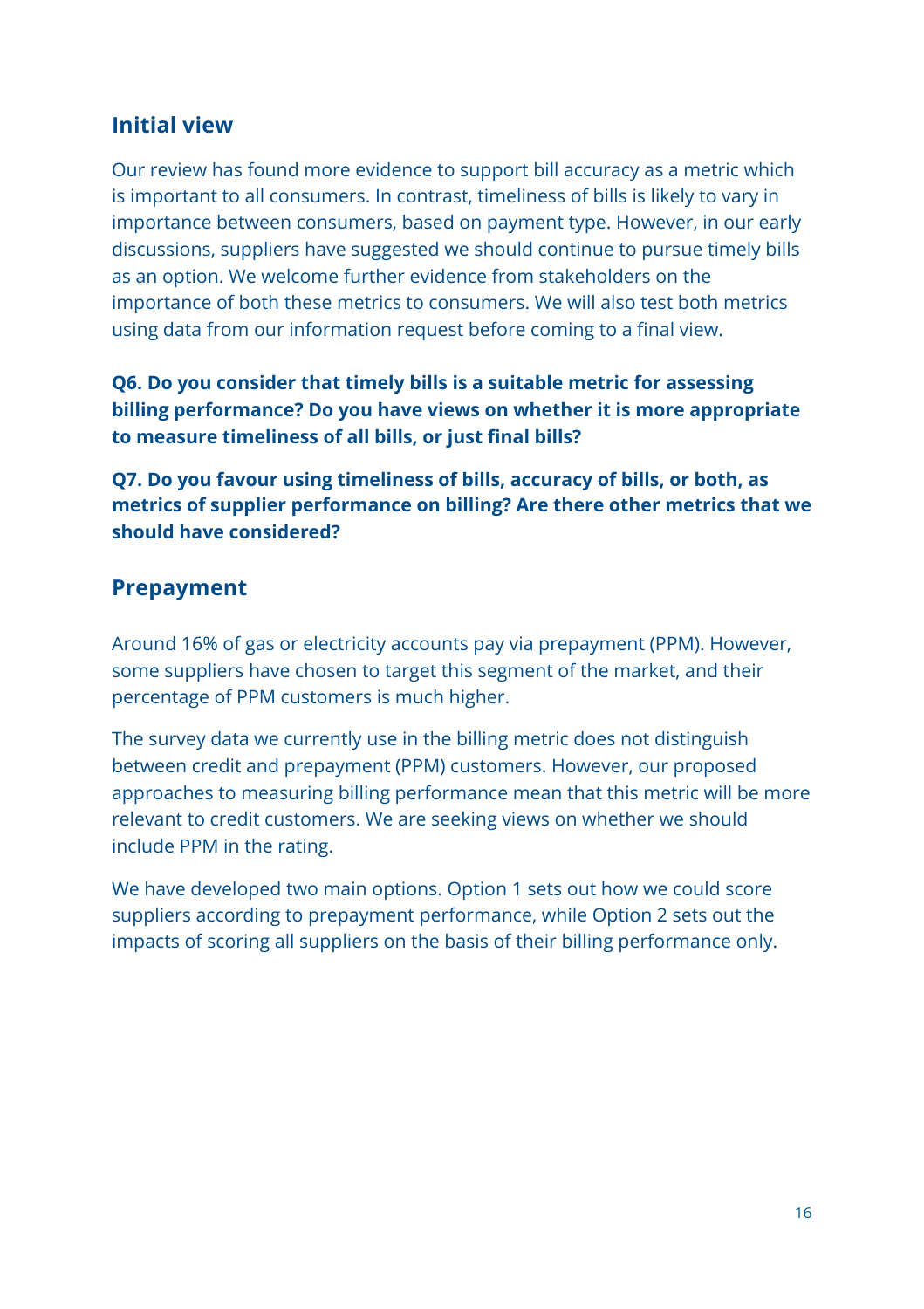#### **Option 1 - scoring suppliers according to prepayment**

We identified the following metrics relating to the prepayment consumer experience. These reflect the particular needs of PPM consumers in terms of services and support from their supplier.

| <b>Potential metrics for prepayment</b>                                                           | <b>Assessment options</b>     |
|---------------------------------------------------------------------------------------------------|-------------------------------|
| Support - access to emergency credit, friendly credit<br>etc                                      | Assessment by Citizens Advice |
| Able to top up - do meters and payment systems<br>function properly to allow consumers to top up? | Quantitative performance data |
| <b>Clarity</b> - are there tools andservices to help<br>consumers understand their usage?         | Assessment by Citizens Advice |

Ensuring ability to top-up is the only metric that aligned with our preference for quantitative performance data. This also aligns with the prepayment issues that we encounter most often in calls to the consumer service. Of calls related to prepayment meters (excluding associated issues such as self-disconnection) over 40% were due to issues with faulty metering equipment or difficulty charging top up cards. In 2014 our 'Fair play for prepay' campaign highlighted that faulty keys and meters were one area where prepay customers were being poorly served.<sup>18</sup>

Suppliers have regulatory requirements in relation to faulty prepayment meters, under Regulation 5 of The Electricity and Gas (Standards of Performance) (Suppliers) Regulations 2015.<sup>19</sup> These require them to:

- commence work to fix the problem within three hours (or four hours on non-working days) of a customer reporting the issue if the customer is o supply, or
- $\bullet$  if the customer is not off supply, the supplier must (in the same timeframes) take action to assist the supplier to confirm if the customer's meter is faulty, or repair or replace the faulty meter.

<sup>&</sup>lt;sup>18</sup>[citizensadvice.org.uk/about-us/campaigns/current\\_campaigns/recent-campaigns/fair-play-for-pre](https://www.citizensadvice.org.uk/about-us/campaigns/current_campaigns/recent-campaigns/fair-play-for-prepay-campaign/fair-play-for-prepay/) [pay-campaign/fair-play-for-prepay/](https://www.citizensadvice.org.uk/about-us/campaigns/current_campaigns/recent-campaigns/fair-play-for-prepay-campaign/fair-play-for-prepay/)

<sup>19</sup> [legislation.gov.uk/uksi/2015/1544/regulation/5/made](http://www.legislation.gov.uk/uksi/2015/1544/regulation/5/made)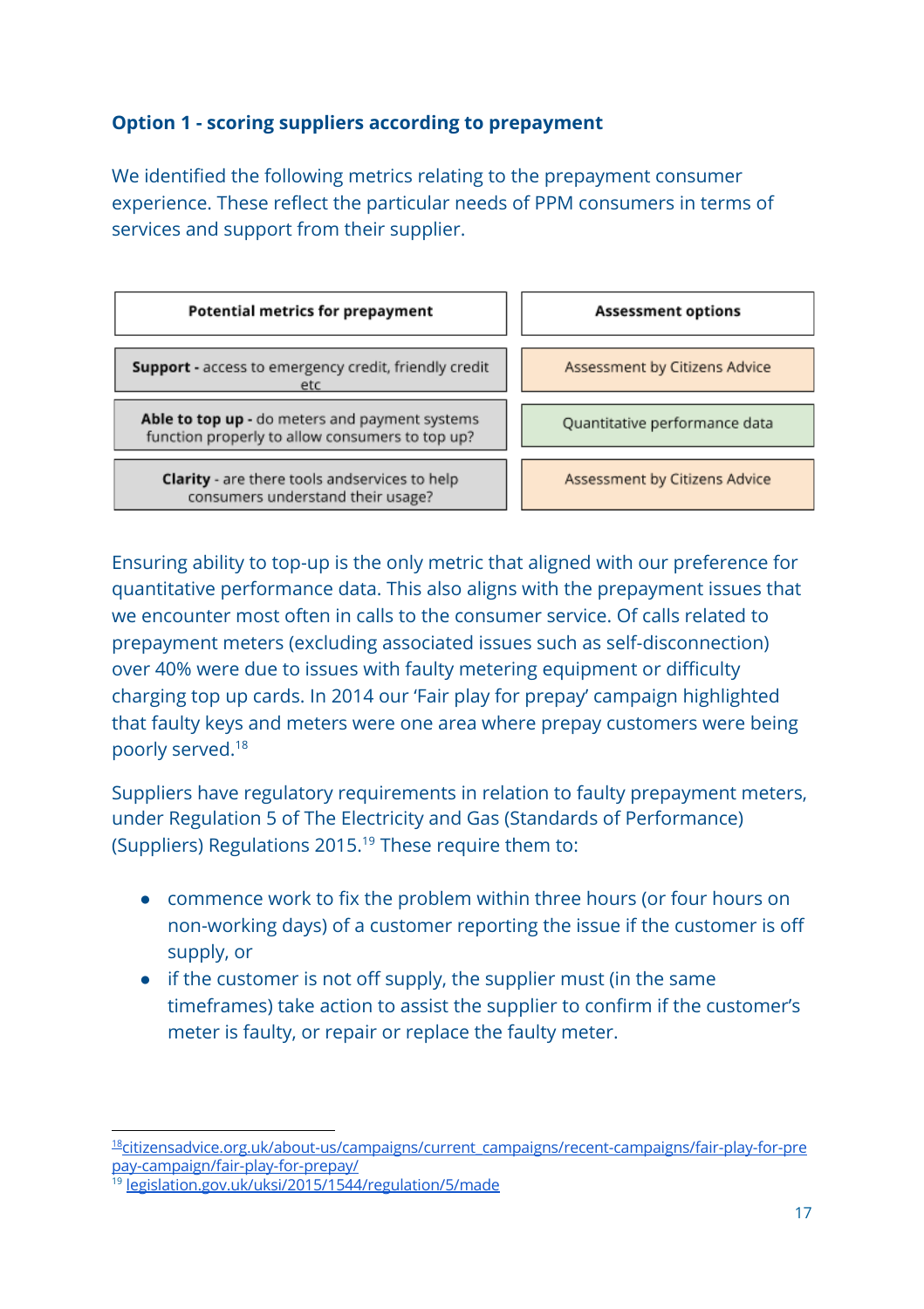Suppliers already report on their compliance with these standards to Ofgem, so use of this data would not create additional reporting burdens for suppliers. Citizens Advice has a duty to publish information relating to the levels of performance by suppliers in respect of these standards.<sup>20</sup>

For each quarter, suppliers provide the number of cases for which the regulation applies, and the number of these in which the regulation was breached. Performance would be measured as the ratio of breaches to cases where the regulation applied.

We considered scoring all suppliers according to their PPM Guaranteed Standards performance as a separate category in the rating. However, this is not feasible as some suppliers with very few PPM customers record no cases where the Guaranteed Standard applied.

Instead, the score for Guaranteed Standards performance would only be taken into account if the supplier had a sufficiently high proportion of customer accounts on PPM (dual fuel accounts would count once for each fuel). This would determine the extent to which they are scored according to PPM performance.

| % of customer accounts on PPM | <b>Treatment of PPM in scoring</b>                         |
|-------------------------------|------------------------------------------------------------|
| <25% of customer accounts     | PPM does not count towards the<br>supplier's billing score |
| 25-75% of customer accounts   | PPM performance accounts for 50%<br>of the billing score   |
| >75% of customers accounts    | PPM accounts for total billing score                       |

The proposed thresholds, and associated scoring in the rating are:

This option seeks to include prepayment performance in a way which is proportionate to each supplier's own customer base. The drawbacks of this approach are that it would make the rating more complex for users and mean that suppliers are not all scored in the same way.

If this option was taken forward we would also need to adapt the name of the billing category to reflect the fact that it also takes account of prepayment performance for some suppliers.

<sup>&</sup>lt;sup>20</sup>Powers conferred on the National Consumer Council in Section 42AA of the Electricity Act 1989 and Section 33DA of the Gas Act 1986 were transferred to Citizens Advice under Schedule 1 of The Public Bodies (Abolition of the National Consumer Council and Transfer of the Office of Fair Trading's Functions in relation to Estate Agents etc) Order 2014.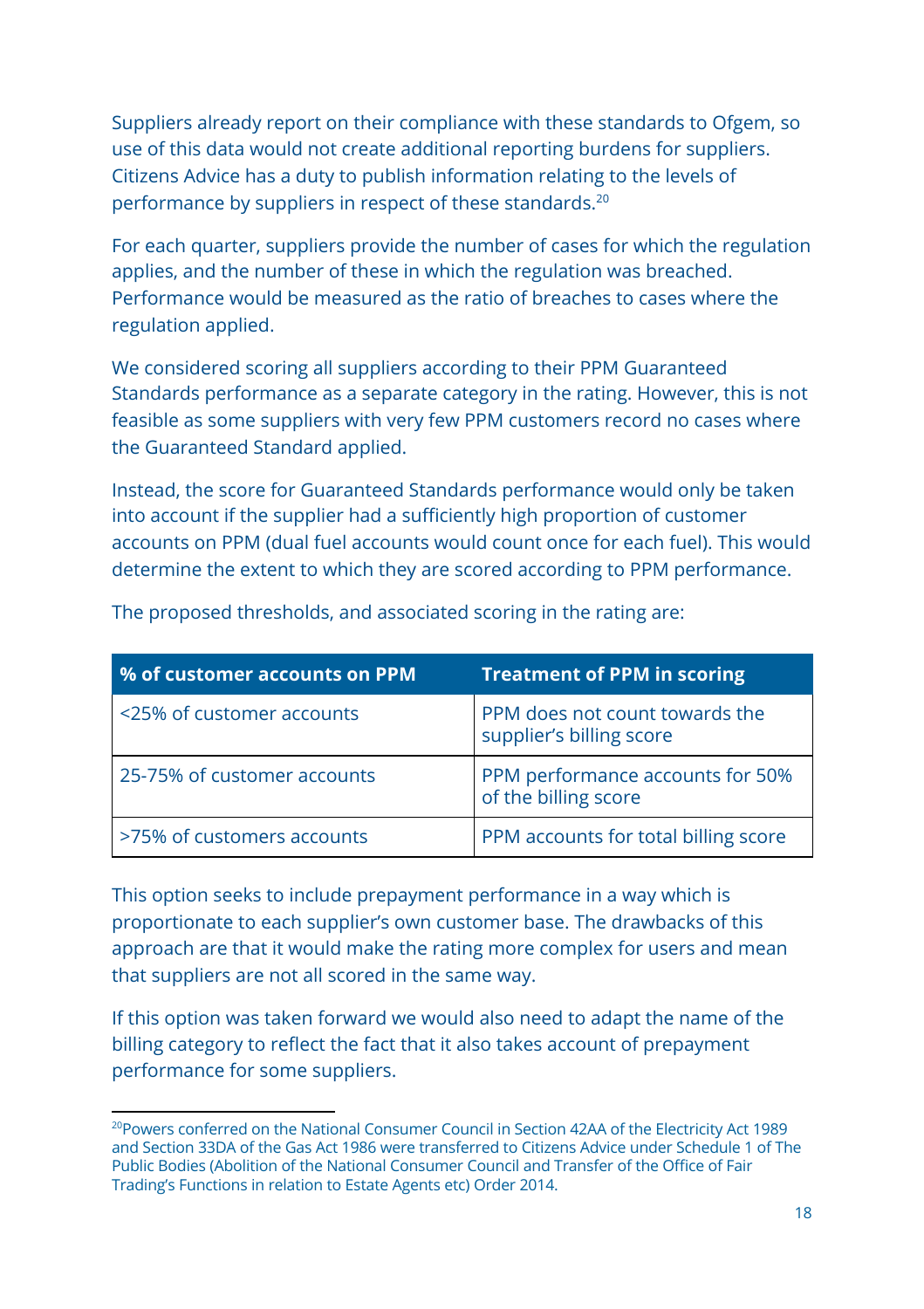#### **Q8. Do you agree that the Guaranteed Standards are an appropriate measure of supplier performance for prepayment? Is there other data we should consider using?**

**Q9. Do you support Option 1? Do you support the proposed thresholds?**

#### **Option 2 - scoring all suppliers according to billing performance only**

Under this option we would score all suppliers according to their billing performance only. The rating would not seek to capture PPM-specific performance, and as such would be more representative of the experience of credit customers. However, the remaining 75% of the rating would still be derived from information relevant to all consumers, regardless of payment method.

The main benefit of this approach is that all suppliers continue to be compared on the same basis. We welcome views from stakeholders on the impacts this would have for users of the rating, and the messaging that we display to users, on both our website and price comparison sites.

To test the appropriateness of the two options we have asked suppliers for information on the relative size of their PPM portfolios. This, along with stakeholder views, will determine which option we eventually use.

#### **Q10. Do you support Option 2?**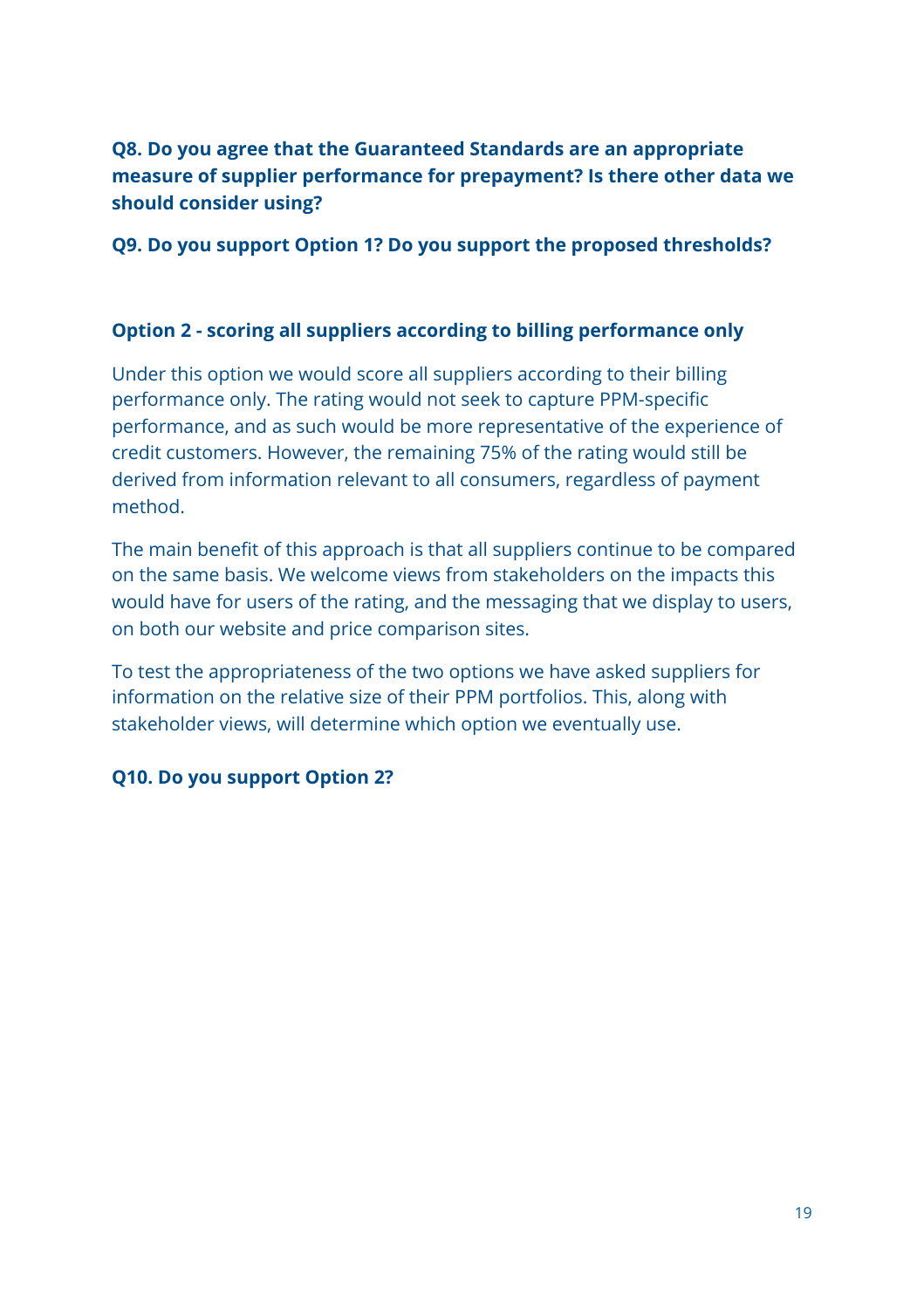### <span id="page-19-0"></span>**Customer service**

Customer service in the rating is currently measured according to 'ease of contact', according to survey data. We have assessed the following alternative metrics.



Of these, the time taken to contact a supplier aligns best with our data requirements set out earlier. There is also evidence that this is an area of supplier performance which is important to consumers. Fast responses provide consumers with a better experience and can be vital when they have urgent problems that need resolving.

We have considered a range of channels through which consumers may contact their supplier.

#### **Call centre performance**

Energy suppliers now provide a diverse range of contact channels and take different approaches that they consider best fit their customers' needs. Online information increasingly allows consumers to self-serve, reducing the need to contact the supplier.

Despite these changes, telephone services remain a key channel for consumers to contact their supplier. This service is particularly important for resolving more complex or urgent queries, and for certain vulnerable consumers.<sup>21</sup> Ofgem's research into complaints handling found that 89% of complaints to suppliers by domestic customers were made by telephone, compared to just 9% by email.<sup>22</sup>

<sup>&</sup>lt;sup>21</sup>[ofgem.gov.uk/publications-and-updates/telephone-services-our-expectations-suppliers-operating](https://www.ofgem.gov.uk/publications-and-updates/telephone-services-our-expectations-suppliers-operating-domestic-energy-market) [-domestic-energy-market](https://www.ofgem.gov.uk/publications-and-updates/telephone-services-our-expectations-suppliers-operating-domestic-energy-market)

<sup>22</sup>[ofgem.gov.uk/publications-and-updates/complaints-energy-companies-research-report-2016](https://www.ofgem.gov.uk/publications-and-updates/complaints-energy-companies-research-report-2016)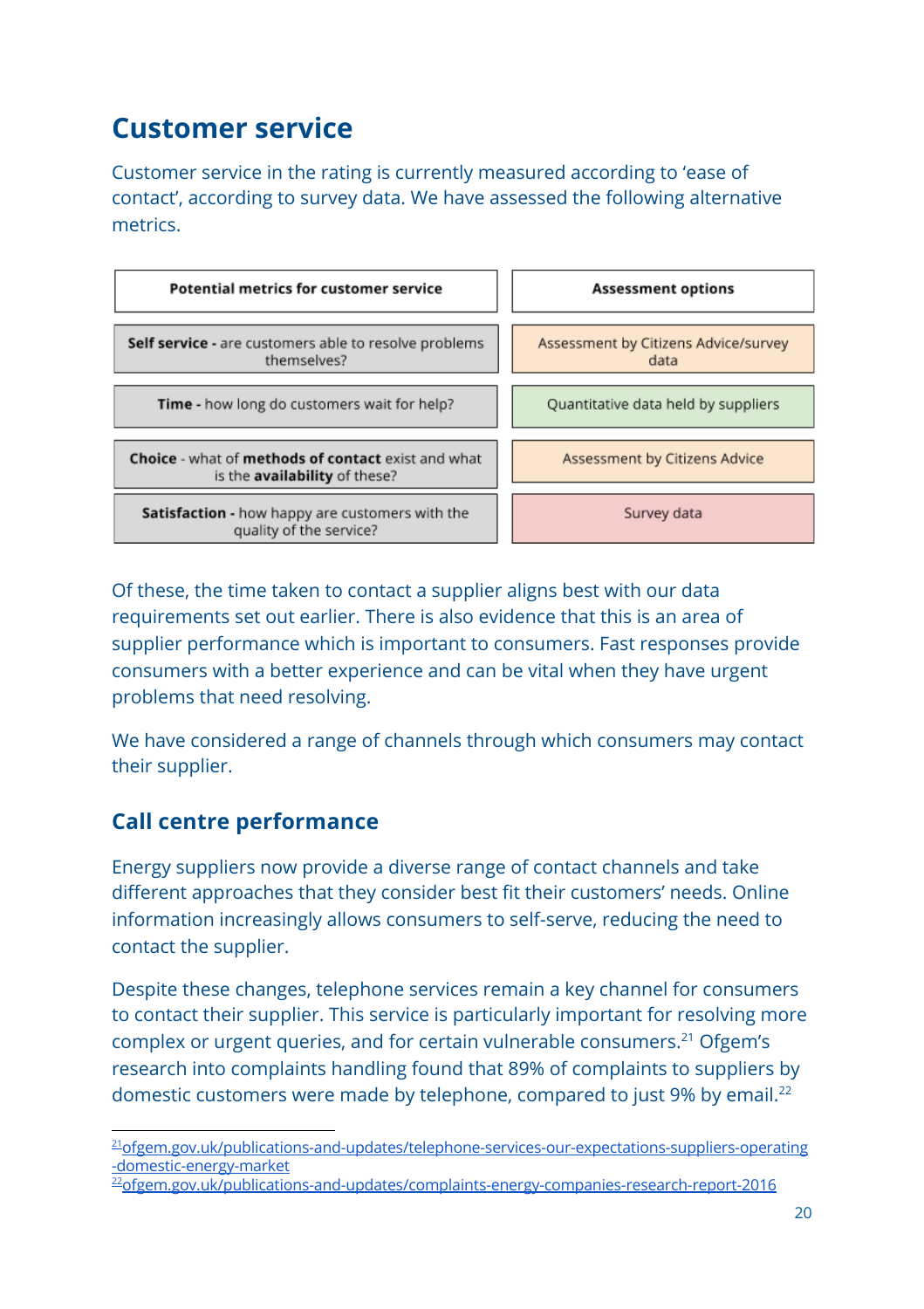Evidence from the telecoms sector also suggests that telephone remains the predominant method across all types of contact (sales, retention and technical support).<sup>23</sup>

Suppliers also have a duty to provide certain services by telephone as part of their licence, and Ofgem has set out its expectation that consumers should be able to access telephone services easily and without incurring high call charges.<sup>24</sup> There is evidence that the speed of answering telephone calls is important for consumers. Research for Citizens Advice found that 25% of consumers said that the time taken to answer calls would influence their decision when choosing a new supplier.<sup>25</sup> Our work to identify ideal complaints handling processes included telephone services that are answered quickly and do not keep consumers on hold.<sup>26</sup>

ln response to our consultation last year, more than half of respondents argued that we should use speed of answer as a metric to measure ease of contacting suppliers.<sup>27</sup> We think that this is a measure which consumers will understand. It has already been reported elsewhere for energy through mystery shopping<sup>28</sup> and by Ofcom in the telecoms sector.<sup>29</sup>

Based on initial conversations with suppliers, we understand that data on call waiting times is recorded as part of business as usual practices. As such, requesting this information should limit the additional burden on suppliers.

We propose that the most appropriate measure of performance is the average wait time for inbound, customer-initiated telephone contacts, excluding sales channels. This would also exclude any time that the consumer spends being routed through any Interactive Voice Recording (IVR).

We will test this measure through our information request published alongside this consultation.

<sup>28</sup> [which.co.uk/news/2016/11/does-your-energy-company-keep-you-waiting-456805/](http://www.which.co.uk/news/2016/11/does-your-energy-company-keep-you-waiting-456805/)

 $23$  Telephone was the channel used for 89% of contacts in the landline/broadband sector, and 83% in the mobile sector, see

[ofcom.org.uk/phones-telecoms-and-internet/advice-for-consumers/quality-of-service/report](https://www.ofcom.org.uk/phones-telecoms-and-internet/advice-for-consumers/quality-of-service/report) <sup>24</sup>[ofgem.gov.uk/publications-and-updates/telephone-services-our-expectations-suppliers-operating](https://www.ofgem.gov.uk/publications-and-updates/telephone-services-our-expectations-suppliers-operating-domestic-energy-market) [-domestic-energy-market](https://www.ofgem.gov.uk/publications-and-updates/telephone-services-our-expectations-suppliers-operating-domestic-energy-market)

<sup>25</sup> GFK, 2014 (unpublished)

<sup>26</sup>[citizensadvice.org.uk/about-us/policy/policy-research-topics/consumer-policy-research/consumer](https://www.citizensadvice.org.uk/about-us/policy/policy-research-topics/consumer-policy-research/consumer-policy-research/understanding-consumer-experiences-of-complaint-handling/)[policy-research/understanding-consumer-experiences-of-complaint-handling/](https://www.citizensadvice.org.uk/about-us/policy/policy-research-topics/consumer-policy-research/consumer-policy-research/understanding-consumer-experiences-of-complaint-handling/)

<sup>27&</sup>lt;sub>[citizensadvice.org.uk/about-us/policy/policy-research-topics/energy-policy-research-and-consultat](https://www.citizensadvice.org.uk/about-us/policy/policy-research-topics/energy-policy-research-and-consultation-responses/energy-policy-research/improving-energy-supplier-performance-information-energy-supplier-comparison-tool-consultation-decision-document/)</sub> [ion-responses/energy-policy-research/improving-energy-supplier-performance-information-energy](https://www.citizensadvice.org.uk/about-us/policy/policy-research-topics/energy-policy-research-and-consultation-responses/energy-policy-research/improving-energy-supplier-performance-information-energy-supplier-comparison-tool-consultation-decision-document/)[supplier-comparison-tool-consultation-decision-document/](https://www.citizensadvice.org.uk/about-us/policy/policy-research-topics/energy-policy-research-and-consultation-responses/energy-policy-research/improving-energy-supplier-performance-information-energy-supplier-comparison-tool-consultation-decision-document/)

<sup>29</sup>[ofcom.org.uk/phones-telecoms-and-internet/advice-for-consumers/quality-of-service/report/inter](https://www.ofcom.org.uk/phones-telecoms-and-internet/advice-for-consumers/quality-of-service/report/interactive-report) [active-report](https://www.ofcom.org.uk/phones-telecoms-and-internet/advice-for-consumers/quality-of-service/report/interactive-report)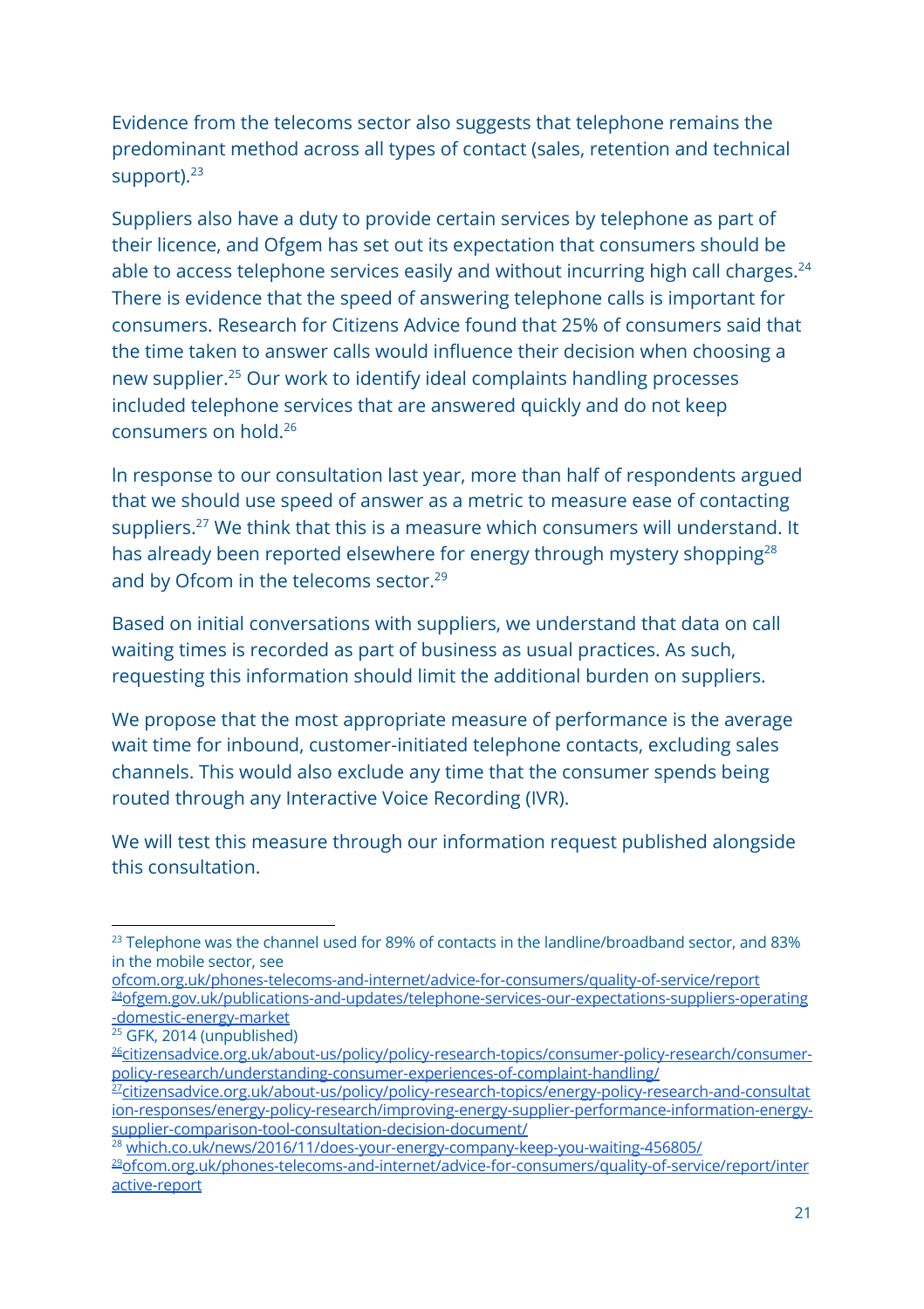#### **Alternative contact channels**

We are keen to capture the experience of consumers using alternative channels. In response to our consultation on the rating last year, more than half of respondents wanted us to include contact channels other than telephone services in this metric.

However, in early discussions it has become clear that suppliers vary widely in how well these services are developed. Some suppliers focus on web-based services as their main contact route, while others are still developing these services. The current ability of suppliers to provide data on these channels also varies more widely than for telephone services. We therefore do not propose to include measurement of these channels for all suppliers at this stage.

We are instead considering measurement of these channels on an opt-in basis. This would allow suppliers to be scored based on one alternative communication channel, in addition to telephone services. In order to do so, the supplier would need to provide evidence of their contacts across all channels to demonstrate that a non-telephone channel formed a sufficiently large proportion of the contacts to be taken into account.

Under this proposal, suppliers could have a proportion of their score based on the alternative channel if they met a certain threshold:

| % of contacts by alternative method | <b>Treatment of alternative contact</b><br>method                 |
|-------------------------------------|-------------------------------------------------------------------|
| <25% of customer contacts           | Alternative method does not count<br>towards the supplier's score |
| 25%+ of customer contacts           | Alternative method accounts for 50%<br>of the score               |

The metrics we propose to allow are:

- Email average response wait times
- Webchat average wait time for chat to begin

We recognise that this proposal would add complexity to the rating design. However, it could provide consumers with a better idea of the service they will receive from a supplier, based on the communication channels that supplier focuses on.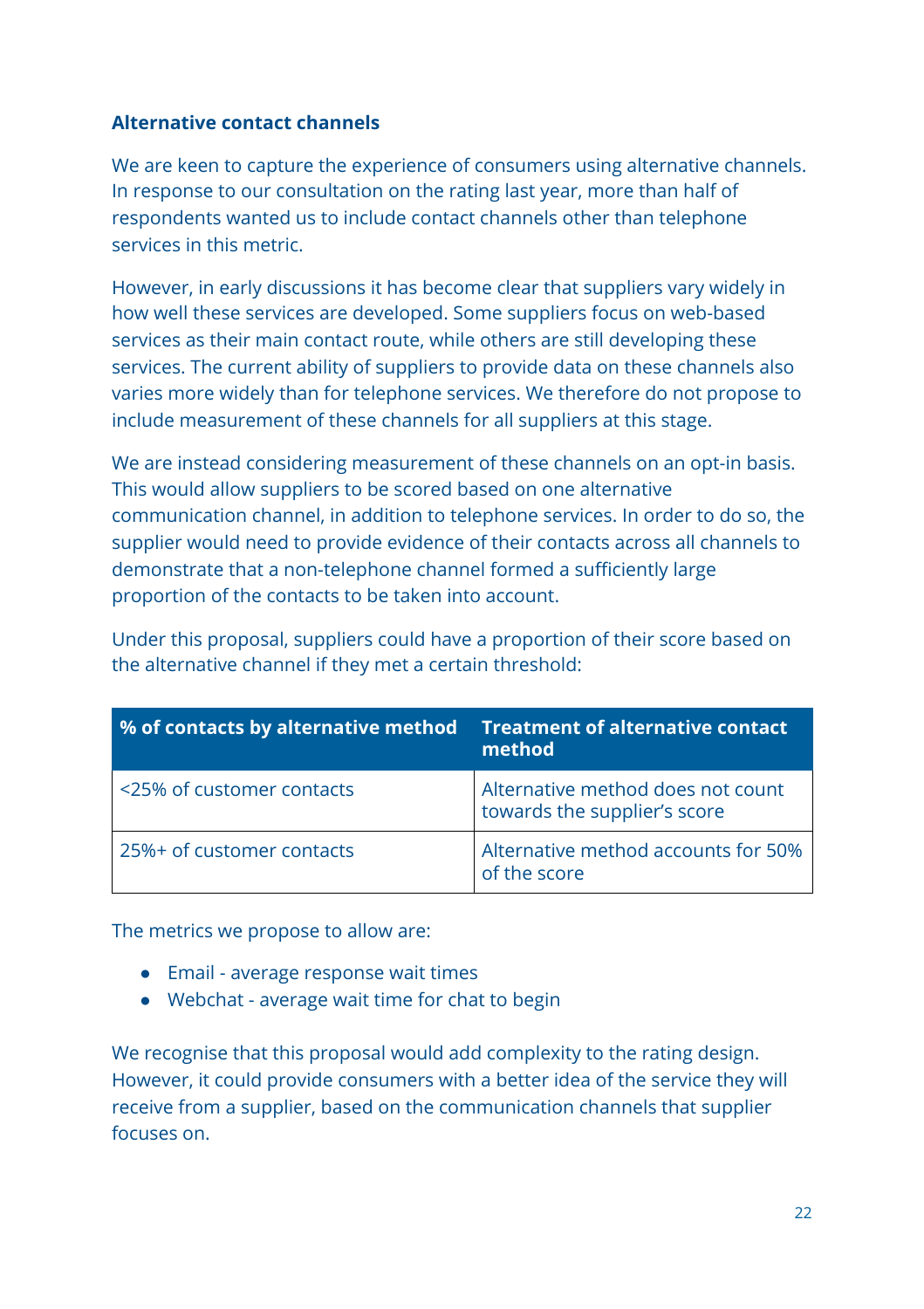**Q11. Do you support our focus on telephone support as the key route for consumers to contact their supplier? Do you support our proposed metric in this area (average wait time for telephone services)?**

**Q12. Do you support the option to include additional contact methods in the scoring for some suppliers? Do you support the proposed threshold for including additional channels?**

### <span id="page-22-0"></span>**Complaints**

We are also proposing to adjust the calculation of the complaints performance handling score. This change is unrelated to the expansion of the rating to include more suppliers.

The calculation is currently based on the Citizens Advice consumer service, Extra Help Unit (EHU) and Ombudsman Services: Energy (OSE) data. These cases are weighted and then converted to calculate a complaints ratio per 100,000 customers.<sup>30</sup>

The current methodology includes all cases accepted by OSE because the consumer has been unable to get their complaint resolved for more than eight weeks. Cases in which the consumer has been issued with a deadlock letter are currently excluded.<sup>31</sup>

OSE cases are placed in the following categories:

- Upheld *the company made a mistake or had not initially treated the complainant fairly. When the complaint was made, the company did not do enough to resolve the case prior to OSE accepting the complaint.*
- Not upheld *the company had not made a mistake and had treated the complainant fairly. There was therefore no basis for the complaint.*
- Maintained *the company made a mistake or had not initially treated the complainant fairly. However, when the complaint was made to the company, it* put its mistakes right and made a reasonable offer to resolve the dispute.
- Settled *cases which are straightforward, where OSE considers the complainant's requested resolution seems reasonable, and where both the supplier and consumer are prepared to resolve the dispute prior to investigation.*

<sup>&</sup>lt;sup>30</sup> Full methodology is available at

[citizensadvice.org.uk/about-us/policy/policy-research-topics/energy-policy-research-and-consultatio](https://www.citizensadvice.org.uk/about-us/policy/policy-research-topics/energy-policy-research-and-consultation-responses/energy-policy-research/domestic-complaints-handling-performance/) [n-responses/energy-policy-research/domestic-complaints-handling-performance/](https://www.citizensadvice.org.uk/about-us/policy/policy-research-topics/energy-policy-research-and-consultation-responses/energy-policy-research/domestic-complaints-handling-performance/) <sup>31</sup> More details on OSE case types is available at

<https://www.ombudsman-services.org/for-participating-companies/handling-complaints>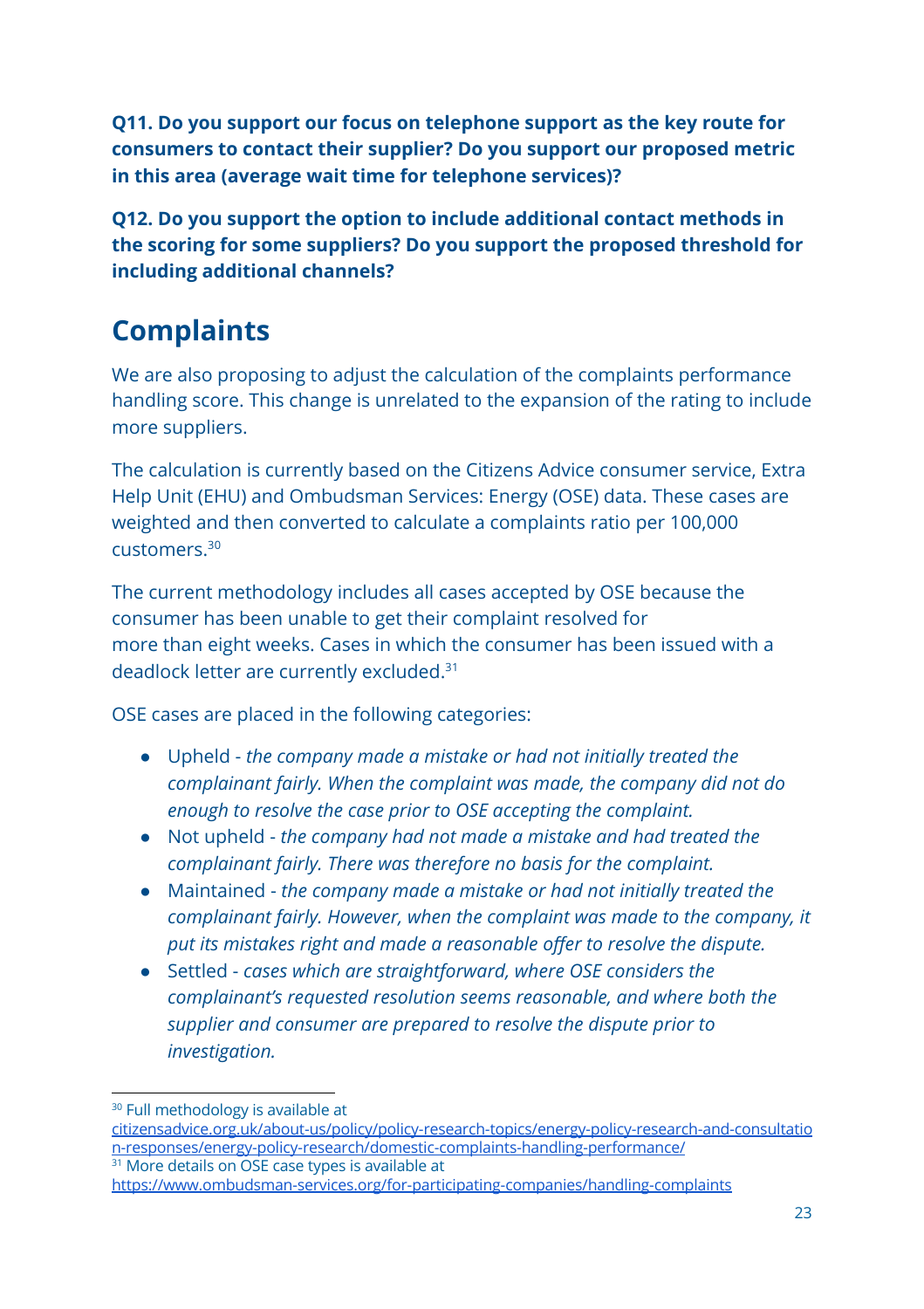We are considering amending the weighting of these cases to take better account of consumer outcomes. We would seek to reduce the relative weighting of maintained and settled cases, and increase the relative weighting of upheld cases. Cases which are not upheld would be removed.

All upheld, settled and maintained cases would be included in the metric, regardless of whether they were eight week or deadlock cases.

This could more accurately reflect the complaints handling performance of suppliers, by focusing on those complaints which they have failed to deal with efficiently and correctly.

We would reassess the scoring thresholds for the complaints metric in light of any changes, to ensure that supplier performance does not appear to have improved due only to methodological changes.

We are currently seeking views on the principle of changing the weighting of these cases. We would carry out further consultation on the exact weightings of these categories, should we decide to proceed.

**Q13. Do you agree that changing the weighting of OSE cases would better** reflect consumer outcomes? If not, please provide your reasoning.

### <span id="page-23-0"></span>**Switching**

We currently request information from suppliers on the proportion of switches completed within 21 days (including those which are delayed for valid reasons). This request is aligned with an ongoing Ofgem information request (to larger suppliers only) in order to limit the burden on suppliers.

The timings in the request are currently set in relation to the Relevant Date, as defined in SLC 14A. This definition allows suppliers to report switching times either from the beginning, or the end, of the cooling off period. The current scoring for this category was designed to take account of this difference in reporting across suppliers.

Ofgem has now changed their approach and from Q3 2017 this data will be requested from a fixed start date to the switch (the date on which a customer enters into a contract with a new supplier).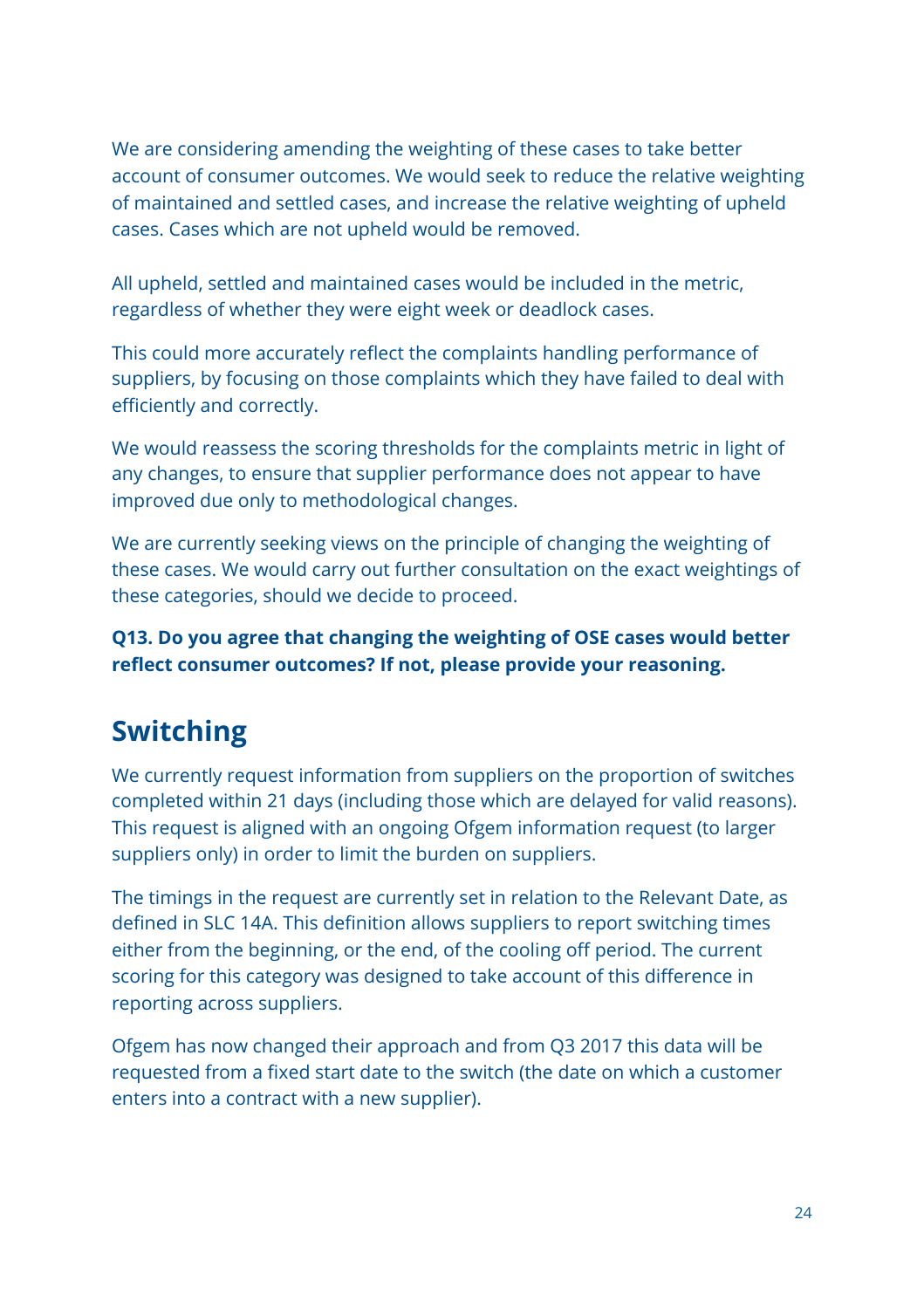From the December release of the rating onwards (which will include Q3 2017 data) we will also request this data based on a single start date. We may adjust the scoring methodology for this metric following this change.

Suppliers who do not comply with the new request will be subject to a zero score in the switching category (see [non-compliance proposals](#page-24-1) below).

# <span id="page-24-0"></span>**Other changes**

### <span id="page-24-1"></span>**Non-compliance**

To date, suppliers have complied with information requests for the rating in a timely fashion. However, as we propose to increase both the number of suppliers included in the rating and our reliance on information requests for data, we believe the risks of non-compliance with these requests will increase. As such, we feel it is prudent to develop a policy for non-compliance with information requests.

We will seek to avoid non-compliance with information requests by:

- Giving advanced notice of requests and assessing the feasibility of these with industry (as demonstrated in this consultation).
- Sending information requests with sufficient notice to meet request deadlines. This may vary depending on the information being requested.
- Sending reminders to suppliers before the deadline, and making special accommodation for suppliers where there is a justifiable case to allow late submission (as long as this does not delay publication of the rating).

If suppliers fail to respond to information requests, we propose that they will score zero for those categories. We consider this is proportionate, given the duties of suppliers to respond to our requests, and the importance to consumers of publishing performance data in a timely fashion.

#### **Q14. Do you agree with our proposed approach to non-compliance with information requests?**

### <span id="page-24-2"></span>**White labels**

Our current approach is to apply the same star rating to white labels as we do to the parent supplier. This is in line with our general complaints handling process,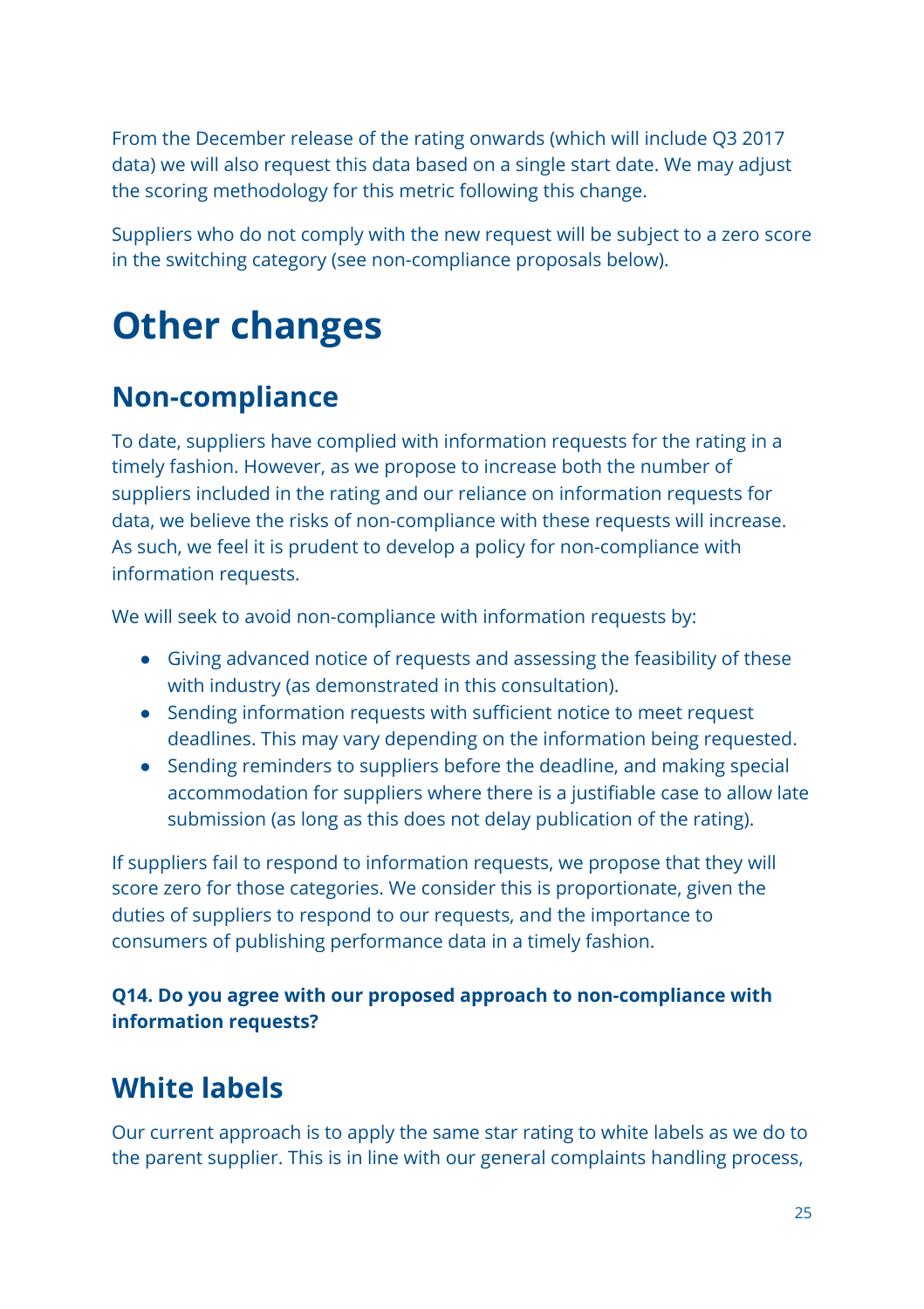which includes white label customers in the complaints performance of the parent supplier. This is appropriate for the majority of white labels, where the customer service offered by the parent and white label suppliers are likely to be very similar.

However, we are aware that some white labels have more differentiated customer service offerings to their parent. We are proposing that in such cases we will consider requests to apply a different rating for the white labels, if they or the parent supplier request that we do so. The complaints handling metric would remain the same across both the parent and white label, but other metrics would be scored separately.

Requests would be assessed on a case-by-case basis to understand whether the service experienced by consumers will be sufficiently different to justify a separate rating.

**Q15. Do you agree with our proposed approach for white label brands in the supplier rating?**

### <span id="page-25-0"></span>**New categories**

In response to our consultation last year, stakeholders suggested a number of additional categories to include in the rating. We have considered this as part of our review, but are not proposing adding new categories at this point.

Two areas that were suggested last year were 'vulnerability' and 'smart metering'. In our work plan for 2017/18 we are committed to working with Ofgem to consider what more information can be published about service quality for vulnerable consumers.<sup>32</sup> This will sit separately to the rating.

Similarly, we are developing a smart meter monitoring tool to provide information about consumer issues experienced during the rollout. This will also be separate to the rating, and at this stage will not include information broken down by supplier.

We are keen for views from stakeholders on whether we should consider including other categories at this stage, or if there are any other changes which have not been included here.

#### **Q16. Do you have any other suggested changes to the supplier rating?**

<sup>&</sup>lt;sup>32</sup>[citizensadvice.org.uk/about-us/policy/policy-research-topics/consumer-policy-research/consumer](https://www.citizensadvice.org.uk/about-us/policy/policy-research-topics/consumer-policy-research/consumer-policy-research/citizens-advice-consumer-work-plan-201718-summary-of-citizens-advice-work-plan-consultation-responses-2017181/)[policy-research/citizens-advice-consumer-work-plan-201718-summary-of-citizens-advice-work-plan](https://www.citizensadvice.org.uk/about-us/policy/policy-research-topics/consumer-policy-research/consumer-policy-research/citizens-advice-consumer-work-plan-201718-summary-of-citizens-advice-work-plan-consultation-responses-2017181/)[consultation-responses-2017181/](https://www.citizensadvice.org.uk/about-us/policy/policy-research-topics/consumer-policy-research/consumer-policy-research/citizens-advice-consumer-work-plan-201718-summary-of-citizens-advice-work-plan-consultation-responses-2017181/)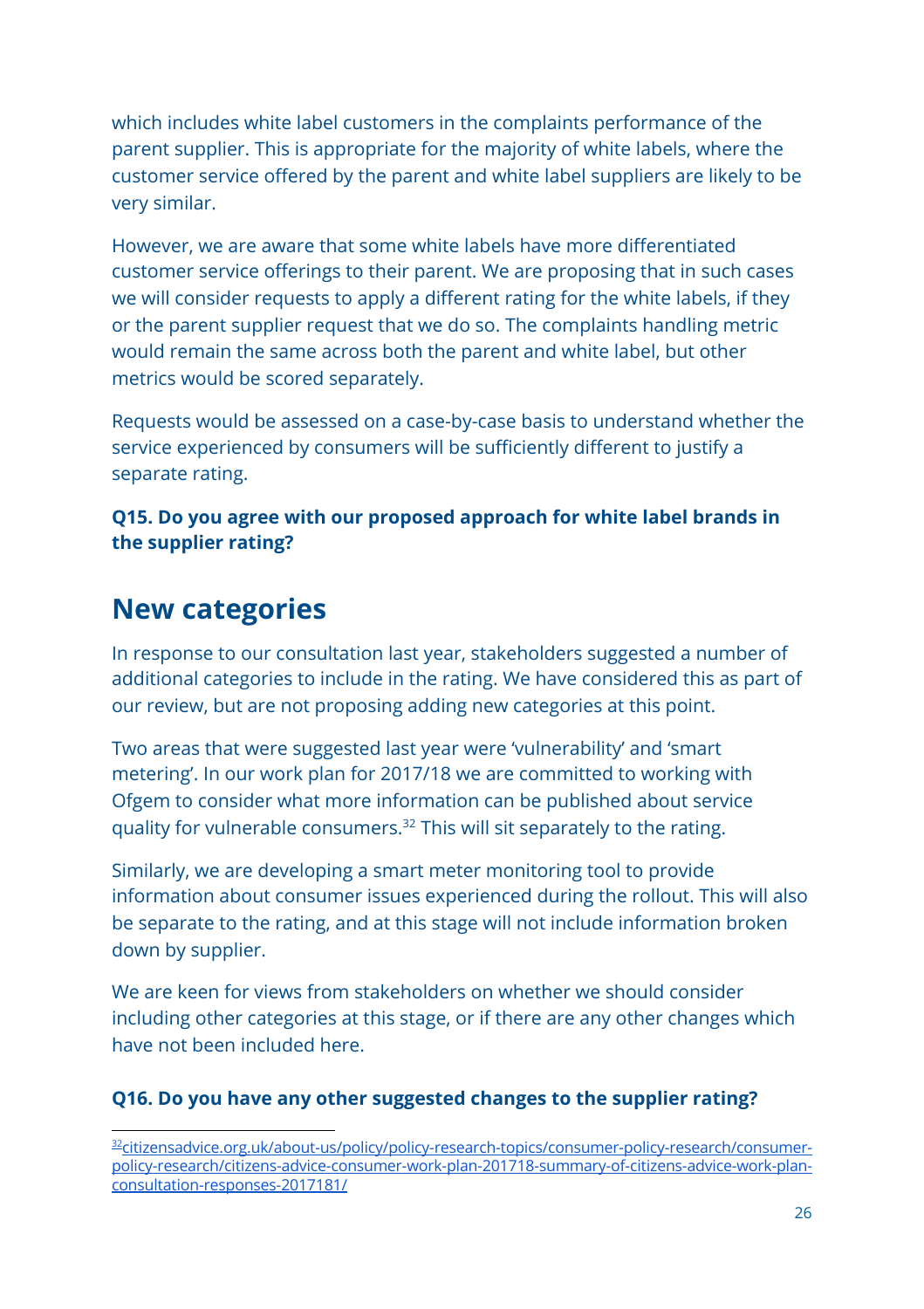# <span id="page-26-0"></span>**Consultation questions**

|                | <b>Questions</b>                                                                                                                                                                             |
|----------------|----------------------------------------------------------------------------------------------------------------------------------------------------------------------------------------------|
|                | <b>Background</b>                                                                                                                                                                            |
| 1              | Do you agree with our aim to introduce changes from December 2017?                                                                                                                           |
|                | <b>Market Coverage</b>                                                                                                                                                                       |
| $\overline{2}$ | Do you support our proposed threshold for mandatory inclusion in the<br>rating of 50,000 domestic customers?                                                                                 |
| 3              | Do you support the voluntary inclusion in the rating? Do you support our<br>proposed requirements for suppliers wishing to join?                                                             |
| 4              | Do you have views on how we could improve information we provide to<br>consumers about suppliers with fewer than 50,000 customers who do<br>not voluntarily join?                            |
|                | Metrics - billing                                                                                                                                                                            |
| 5              | Do you agree that accuracy of bills is a suitable metric for assessing<br>billing performance? Do you have views on which of the options for<br>measuring bill accuracy is most appropriate? |
| 6              | Do you consider that timeliness bills is a suitable metric for assessing<br>billing performance?                                                                                             |
| 7              | Do you favour using timeliness, accuracy of bills, or both, as metrics of<br>supplier performance on billing? Are there other metrics that we should<br>have considered?                     |
|                | Metrics - prepayment                                                                                                                                                                         |
| 8              | Do you agree that the Guaranteed Standards are an appropriate<br>measure of supplier performance for prepayment?                                                                             |
| 9              | Do you support Option 1 (including prepayment where suppliers have<br>sufficient PPM customers)? Do you support the proposed thresholds?                                                     |
| 10             | Do you support Option 2 (scoring all suppliers according to billing<br>performance only)?                                                                                                    |
|                | Metrics - customer service                                                                                                                                                                   |
| 11             | Do you support our focus on telephone support as the key route for<br>consumers to contact their supplier? Do you support our proposed                                                       |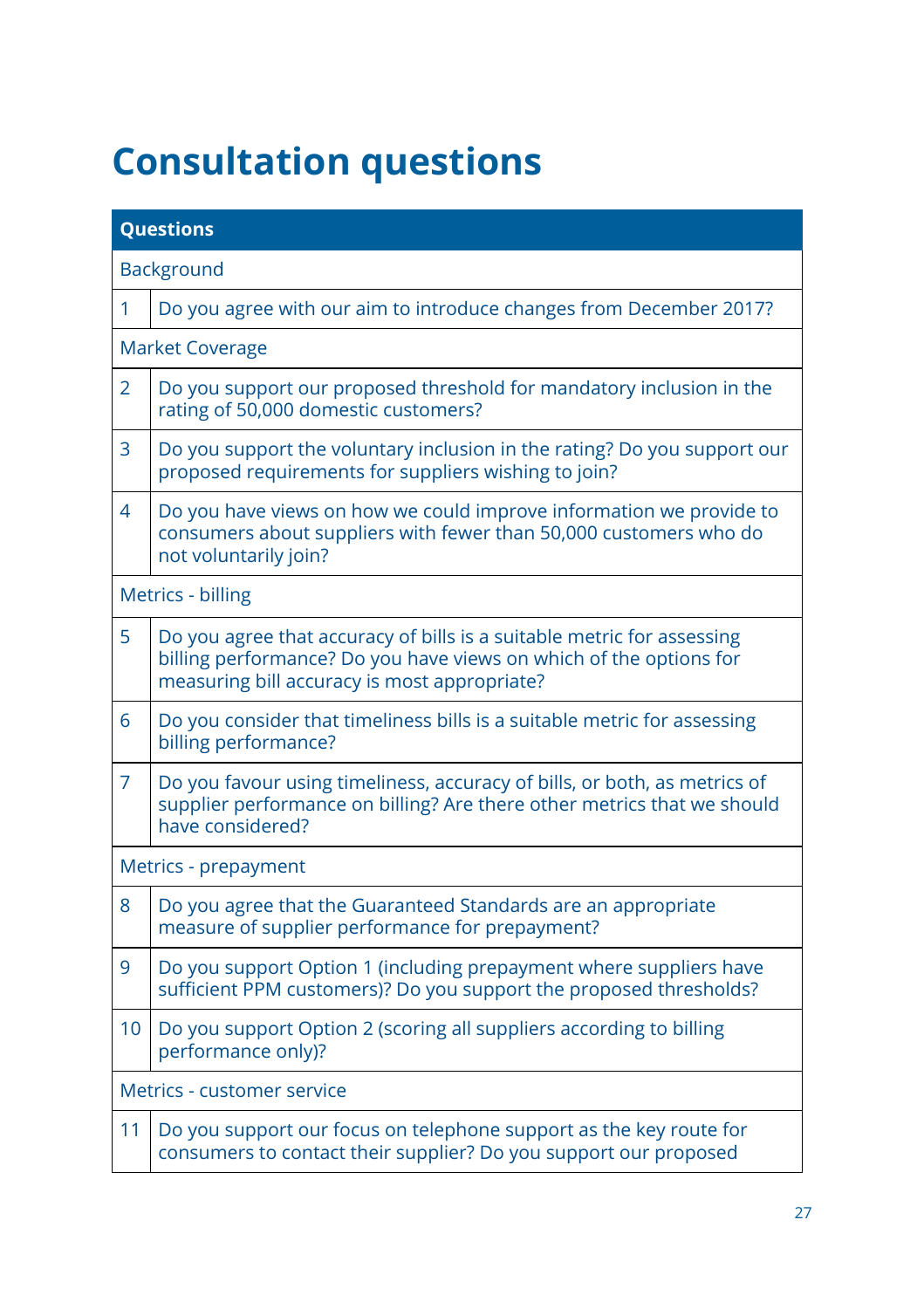|                 | metric in this area (average wait time for telephone services)?                                                                                                                   |
|-----------------|-----------------------------------------------------------------------------------------------------------------------------------------------------------------------------------|
| 12 <sup>2</sup> | Do you support the option to include additional contact methods in the<br>scoring for some suppliers? Do you support the proposed threshold for<br>including additional channels? |
|                 | Metrics - complaints                                                                                                                                                              |
| 13              | Do you agree that changing the weighting of OSE cases would better<br>reflect consumer outcomes? If not, please provide your reasoning.                                           |
|                 | Other changes                                                                                                                                                                     |
| 14              | Do you agree with our proposed approach to non-compliance with<br>information requests?                                                                                           |
| 15              | Do you agree with our proposed approach for white label brands in the<br>supplier rating?                                                                                         |
| 16              | Are there any other changes to the supplier rating?                                                                                                                               |

Citizens Advice welcomes responses from suppliers, key stakeholders and any other interested parties on the issues raised in this document. Responses to this consultation should be submitted before the deadline of 8th September 2017.

Our preferred method of response is by email, to: alexander.belsham-harris@citizensadvice.org.uk

Responses may also be sent by post to: Alexander Belsham-Harris Citizens Advice

200 Aldersgate Street

London

EC1A 4HD

Citizens Advice will acknowledge all consultation responses received. Please remember to state your contact details in your response.

Citizens Advice will publish responses to this consultation on its website and may refer to their contents in subsequent publications. If you wish all or part of your response to remain confidential, or if you would like it to be published anonymously, please indicate this in the response.